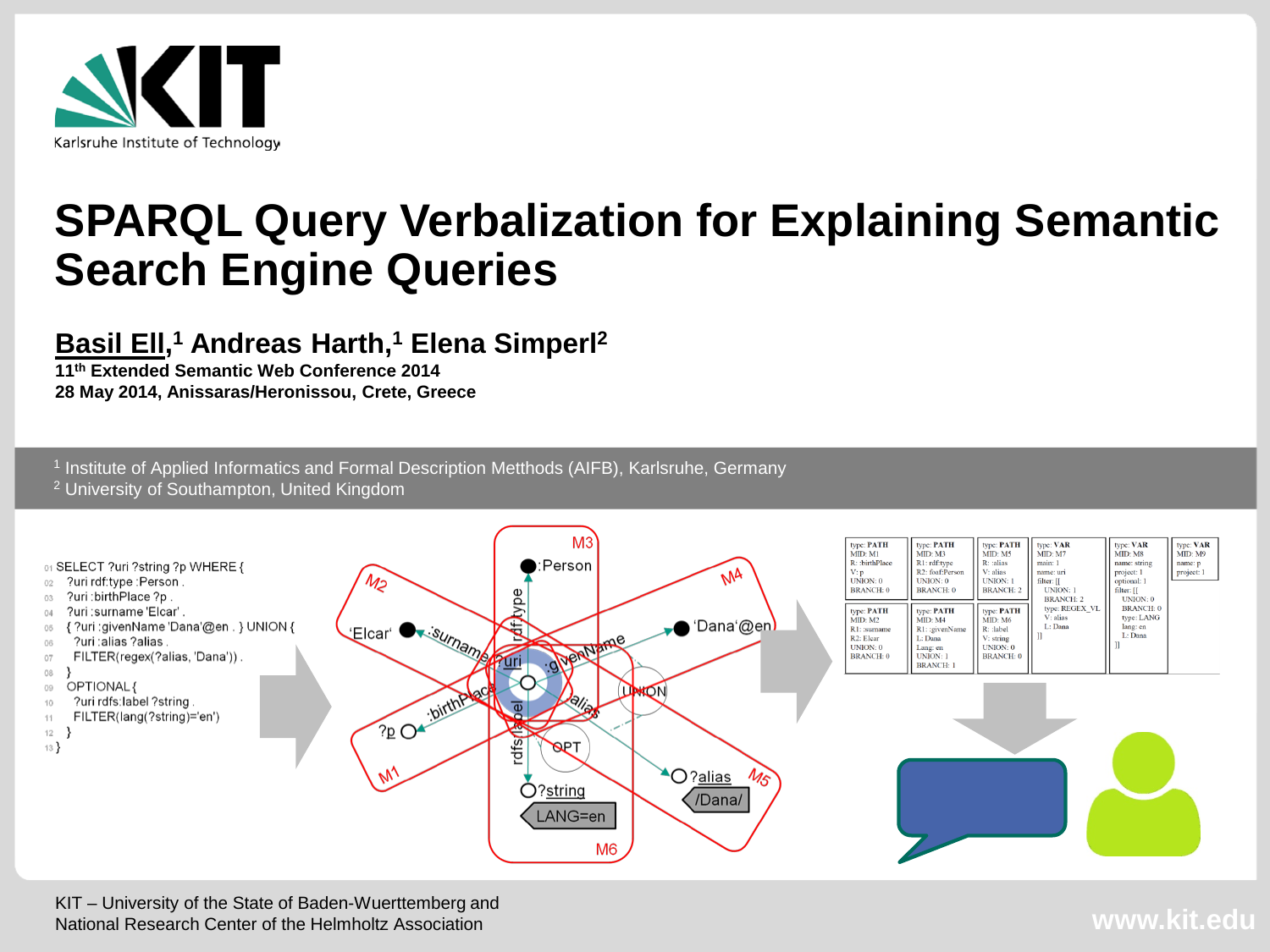

#### **Overview**

#### **Motivation**

**Anatomy of a query verbalization** 

#### **Main ideas**

**Example** 

#### **Evaluation**

**Conclusions**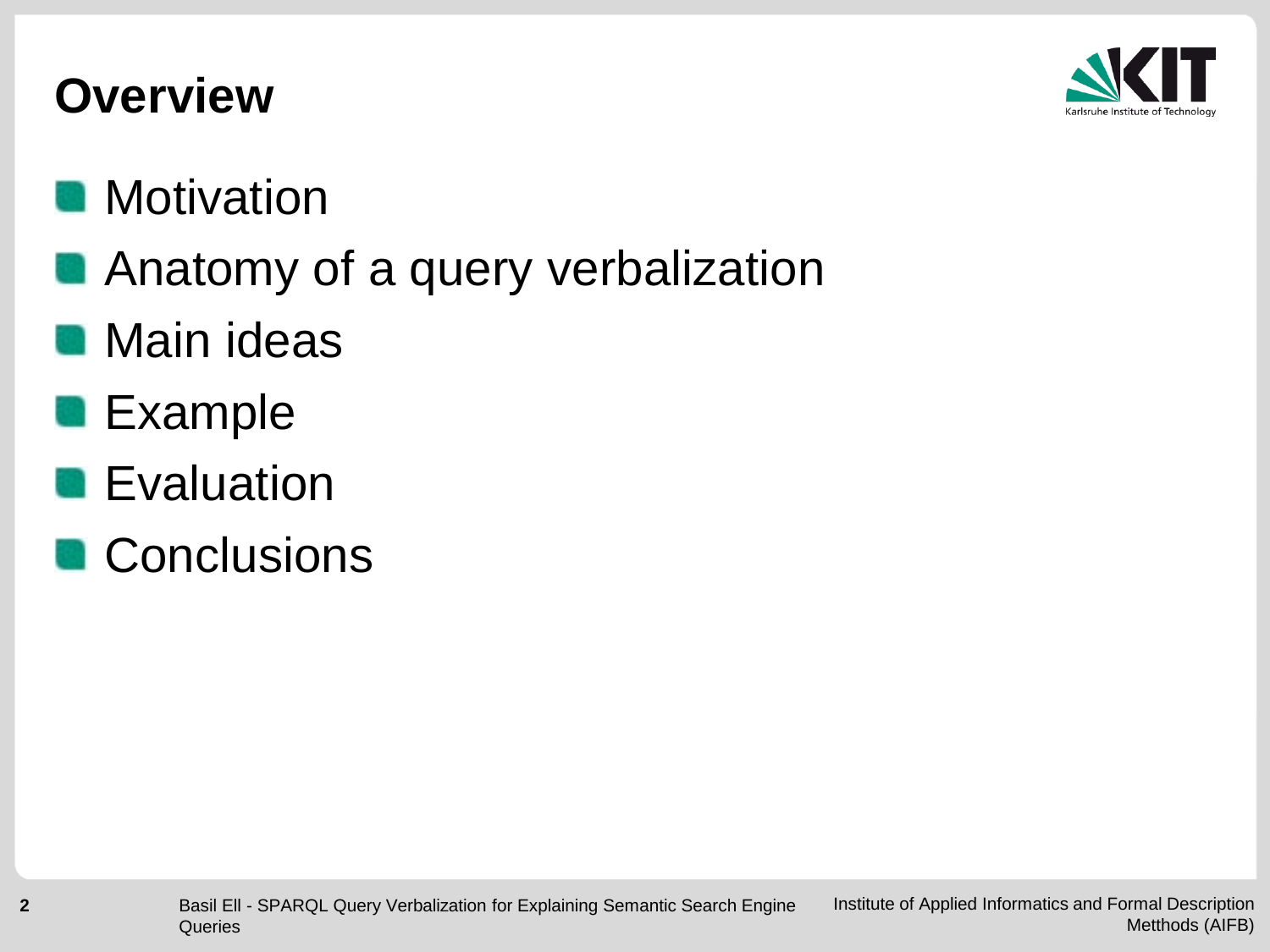

**3**



Triple store

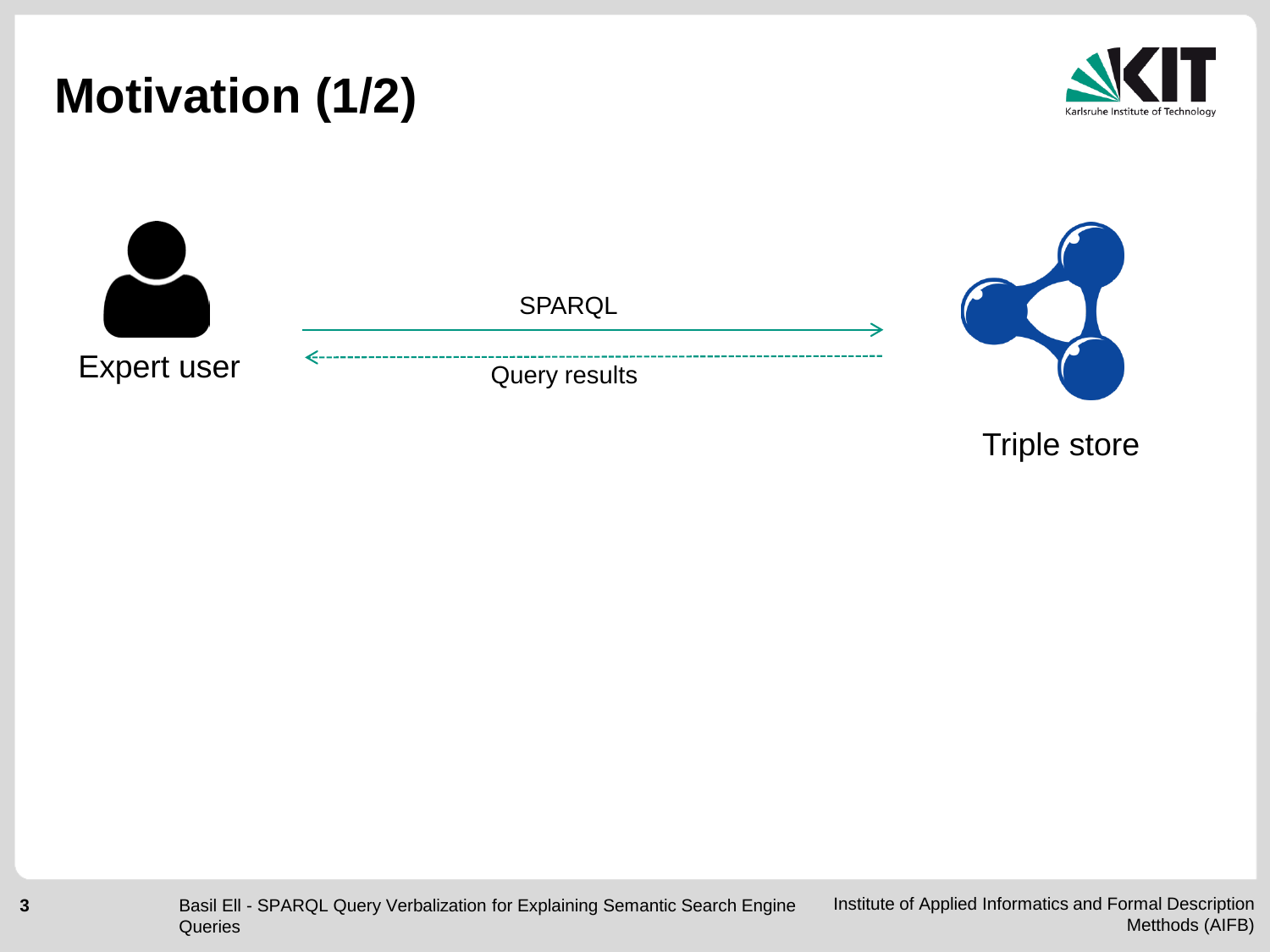



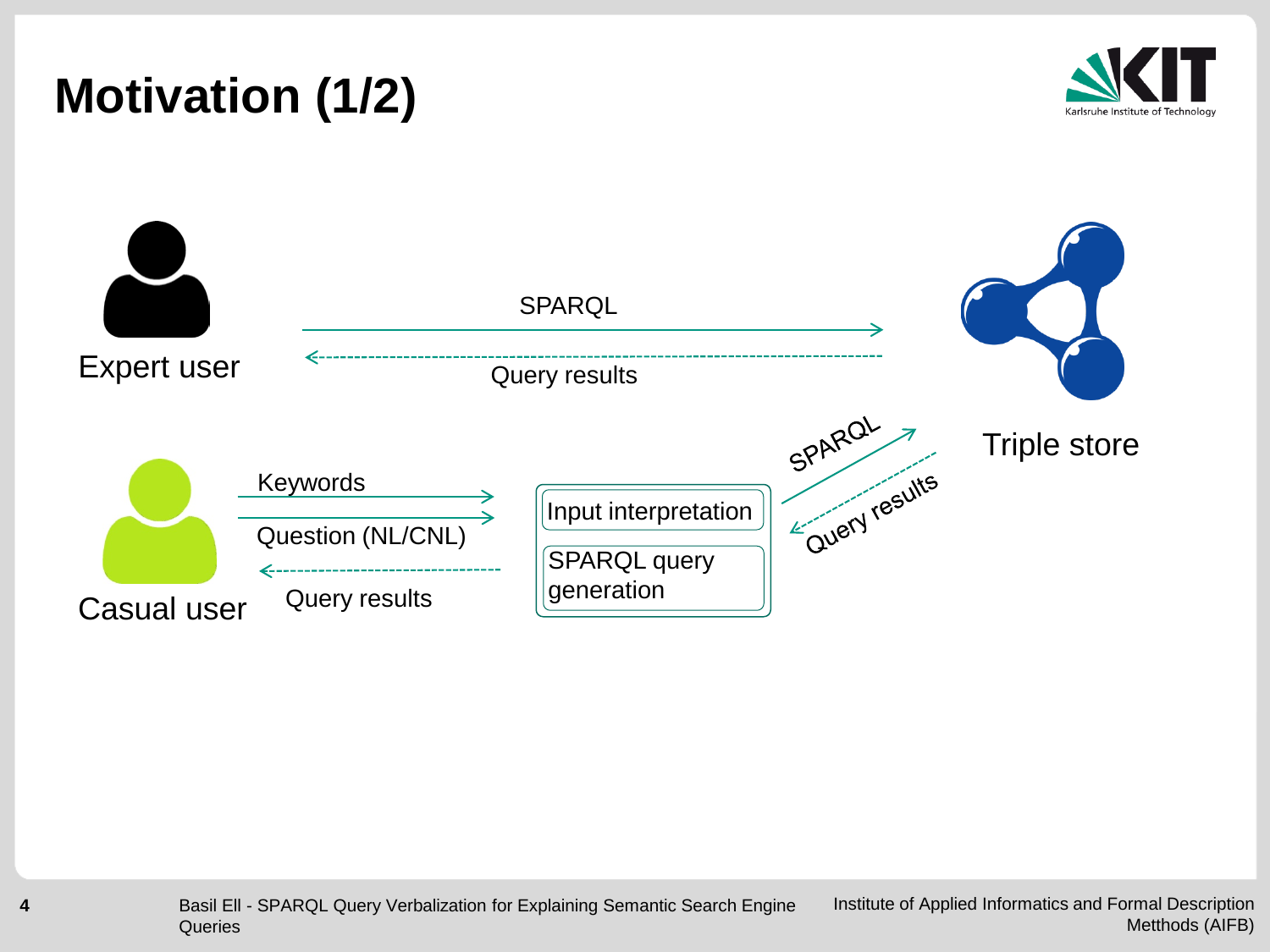

Unless the user does not understand the generated query, the user cannot trust the results.

> Anatomy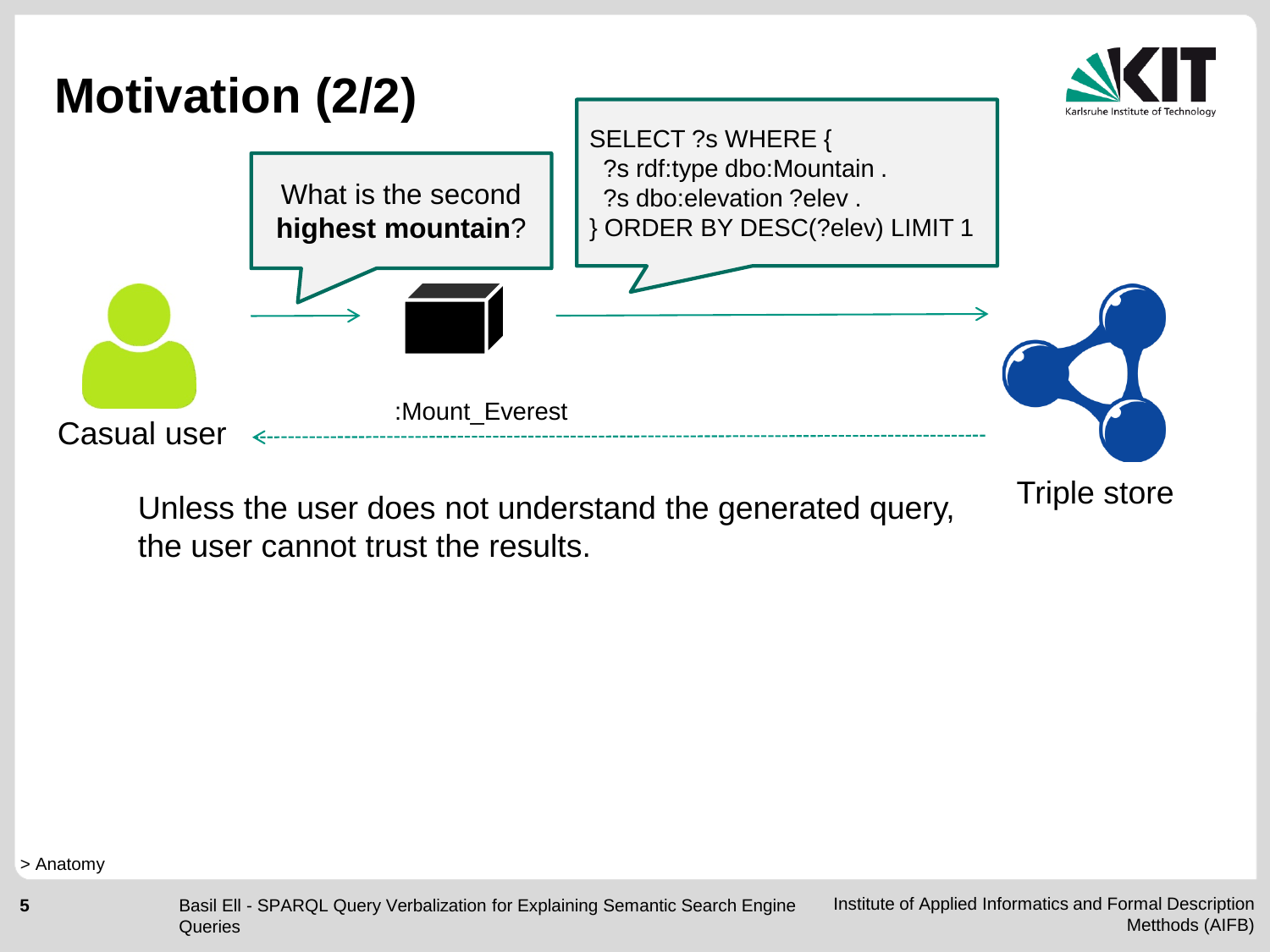

the user cannot trust the results.



#### > Anatomy

Institute of Applied Informatics and Formal Description Metthods (AIFB) Basil Ell - SPARQL Query Verbalization for Explaining Semantic Search Engine **Queries**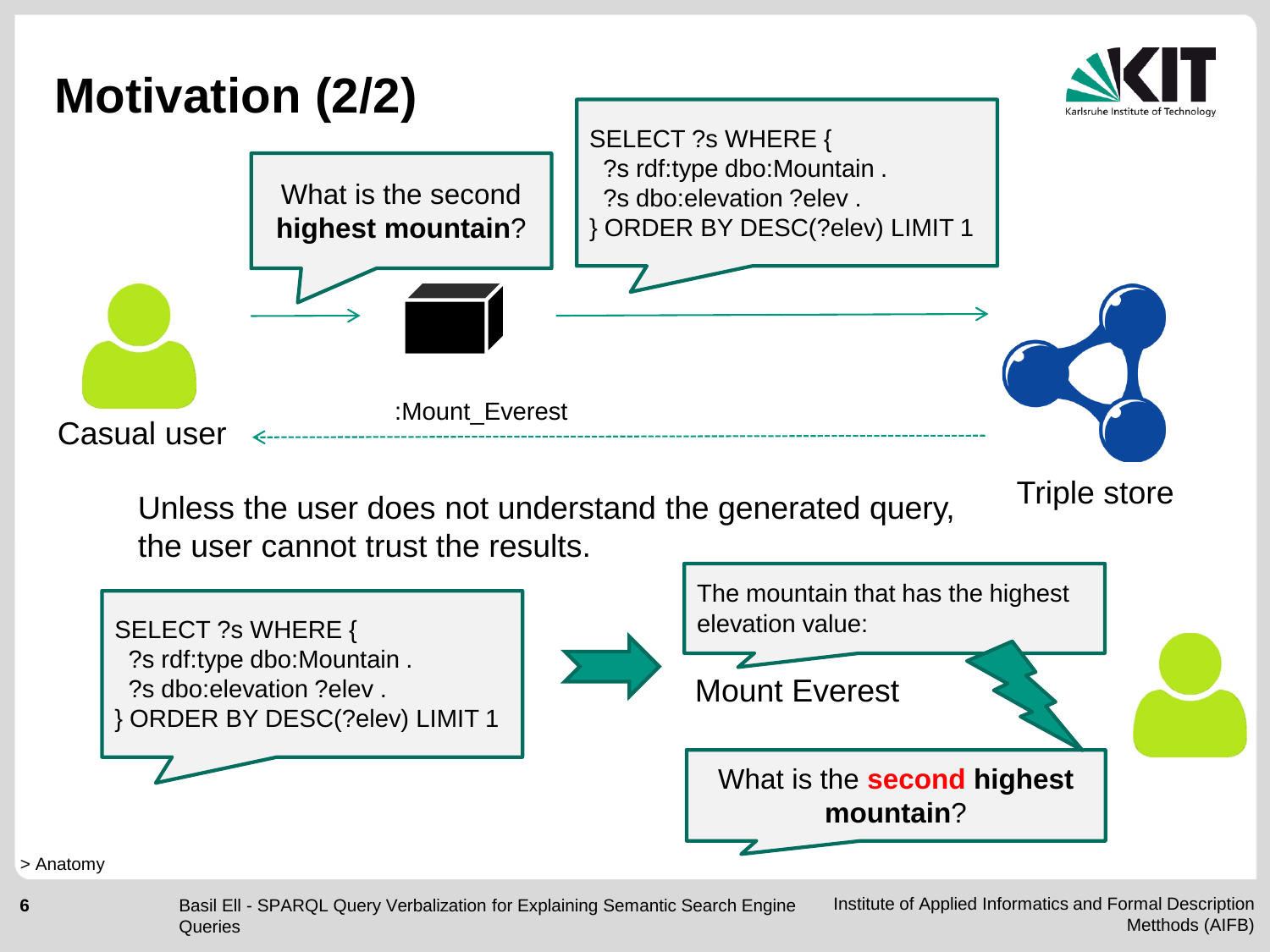

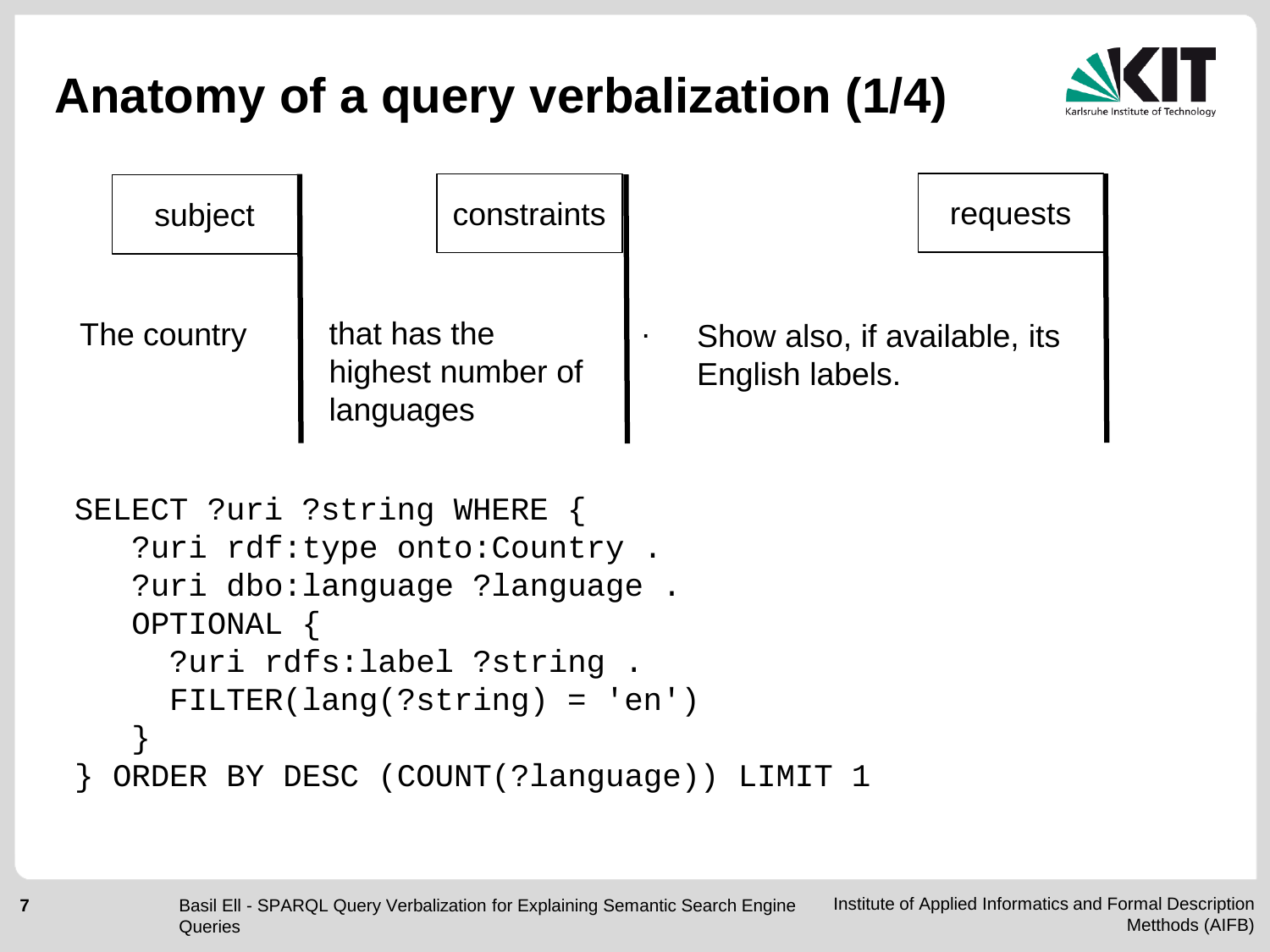

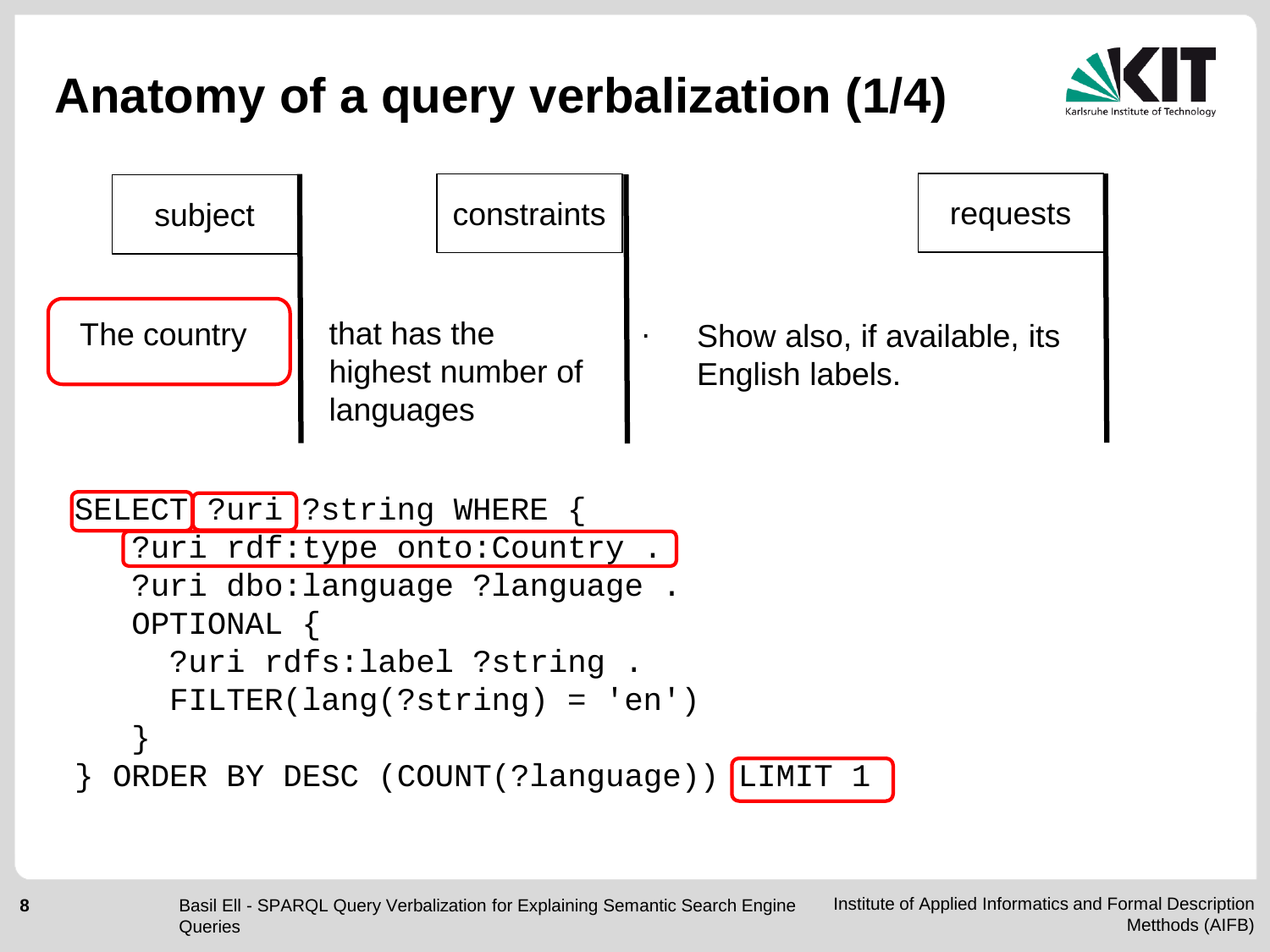

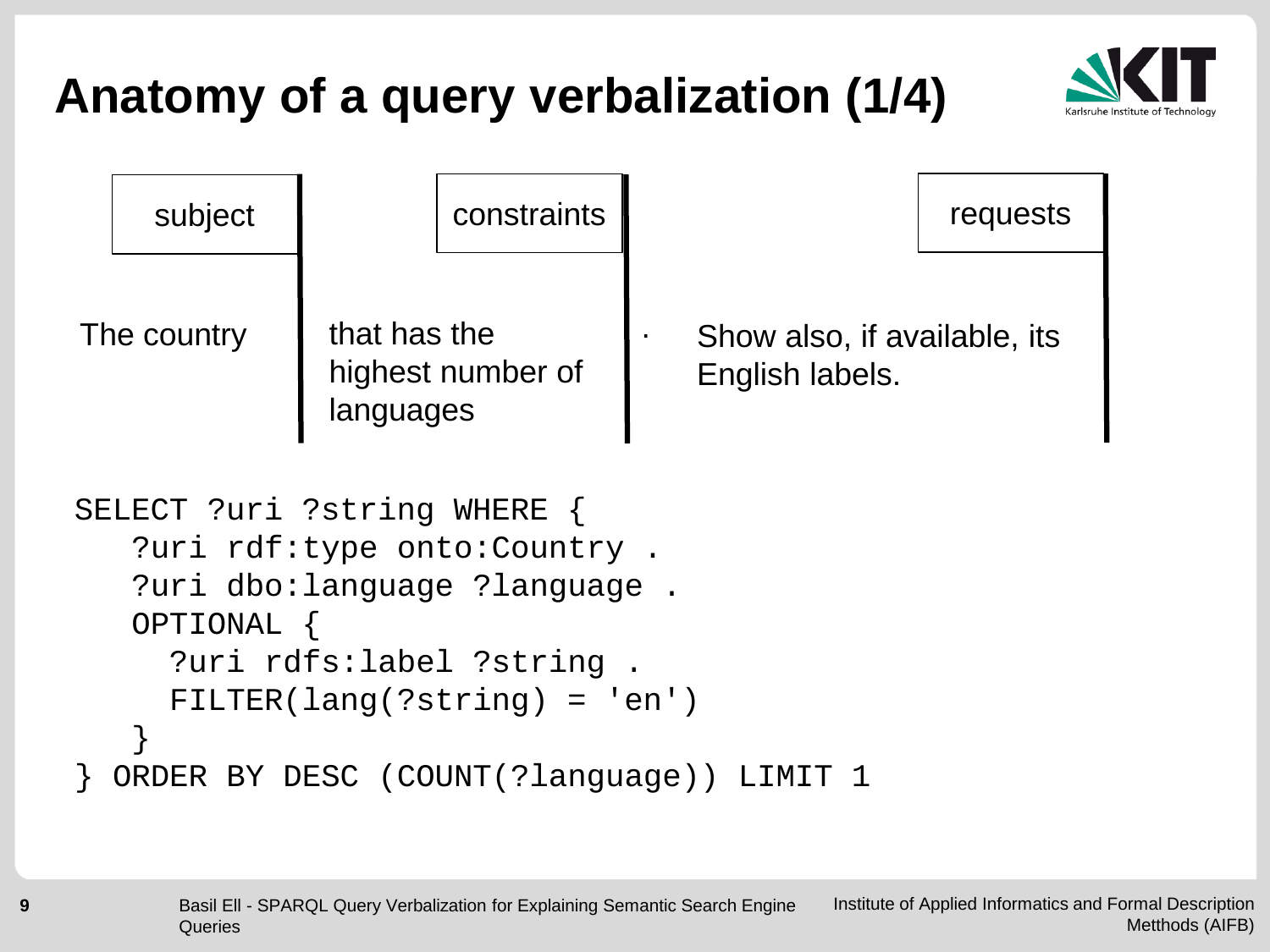

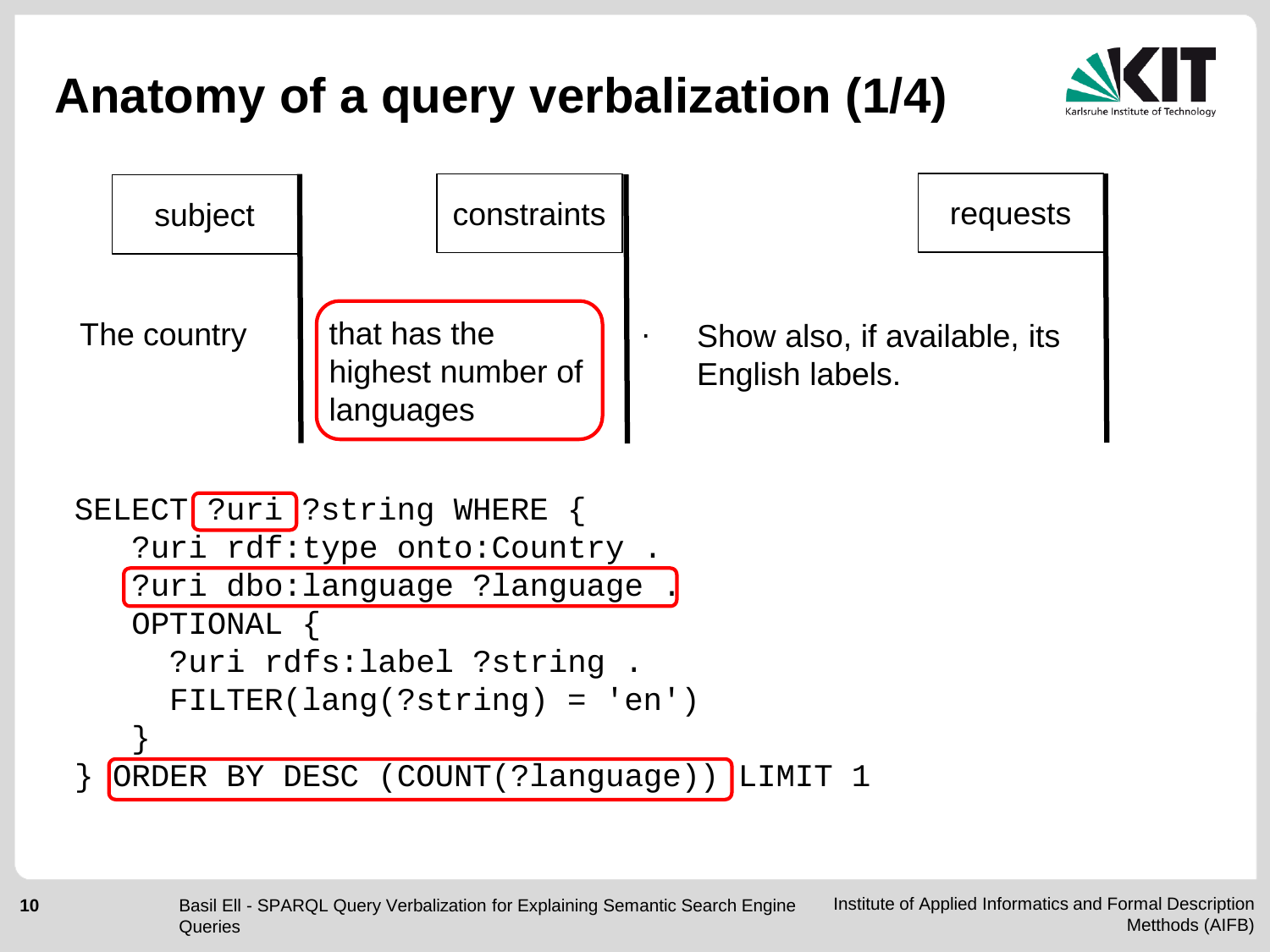

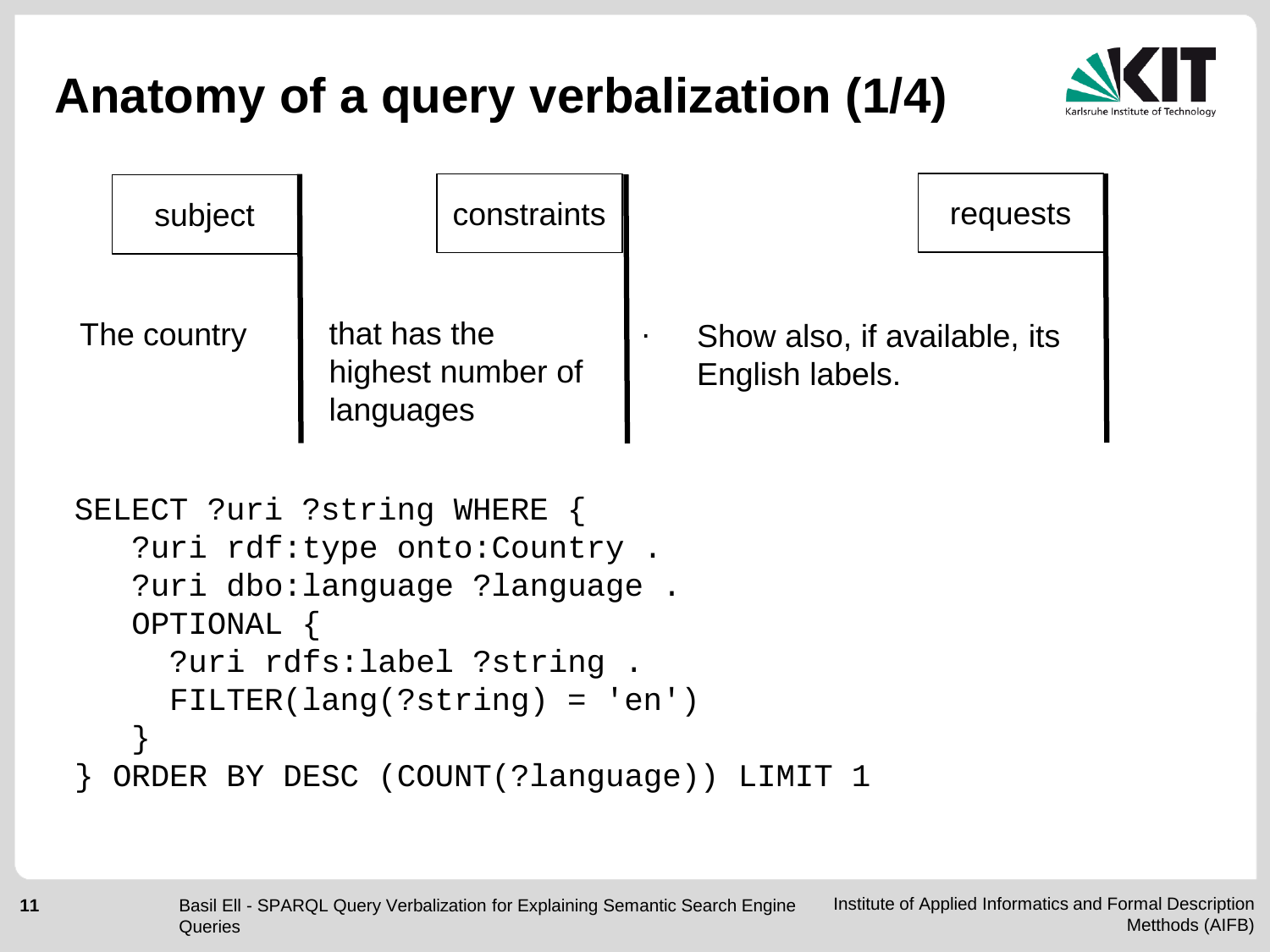

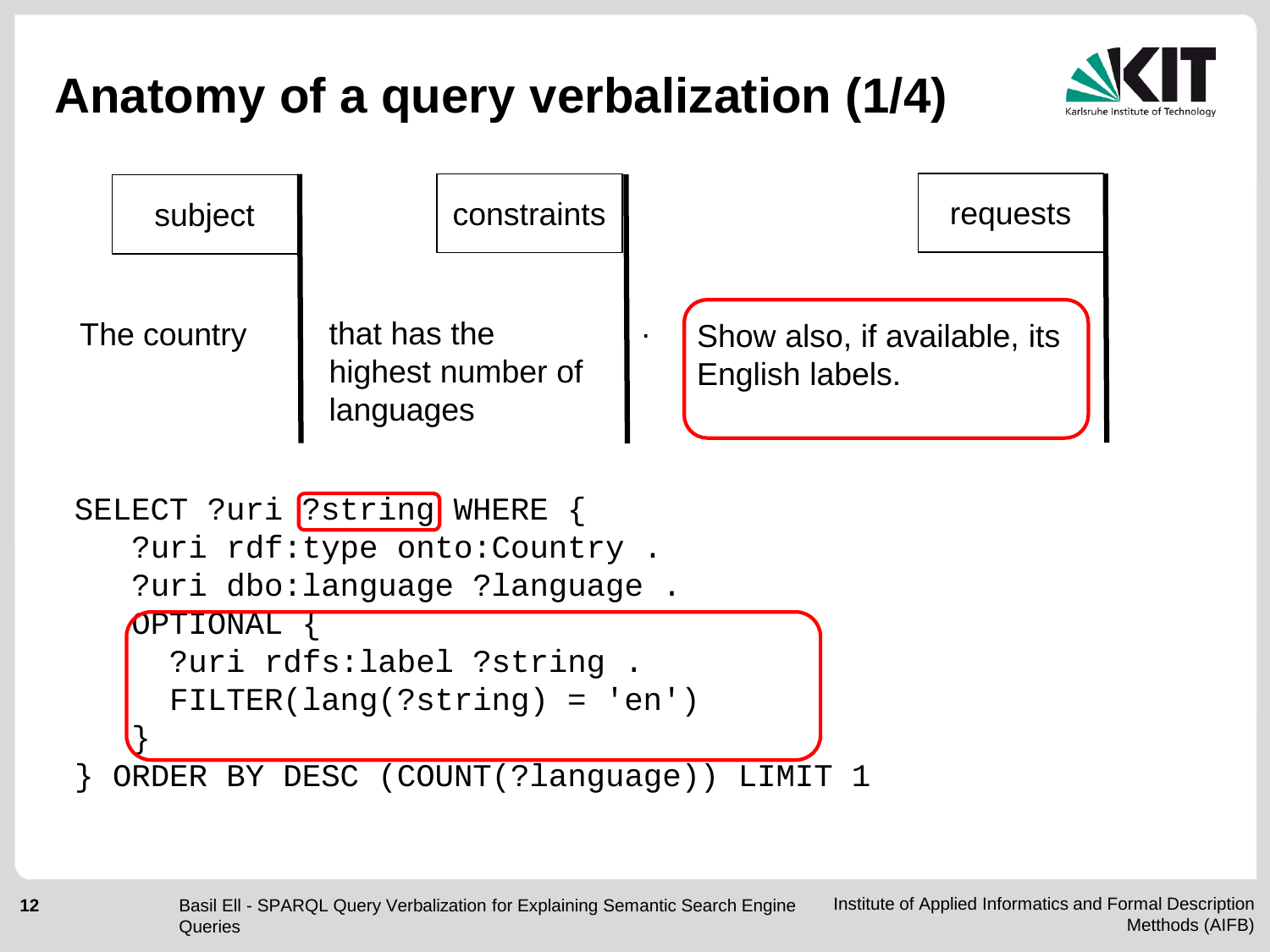

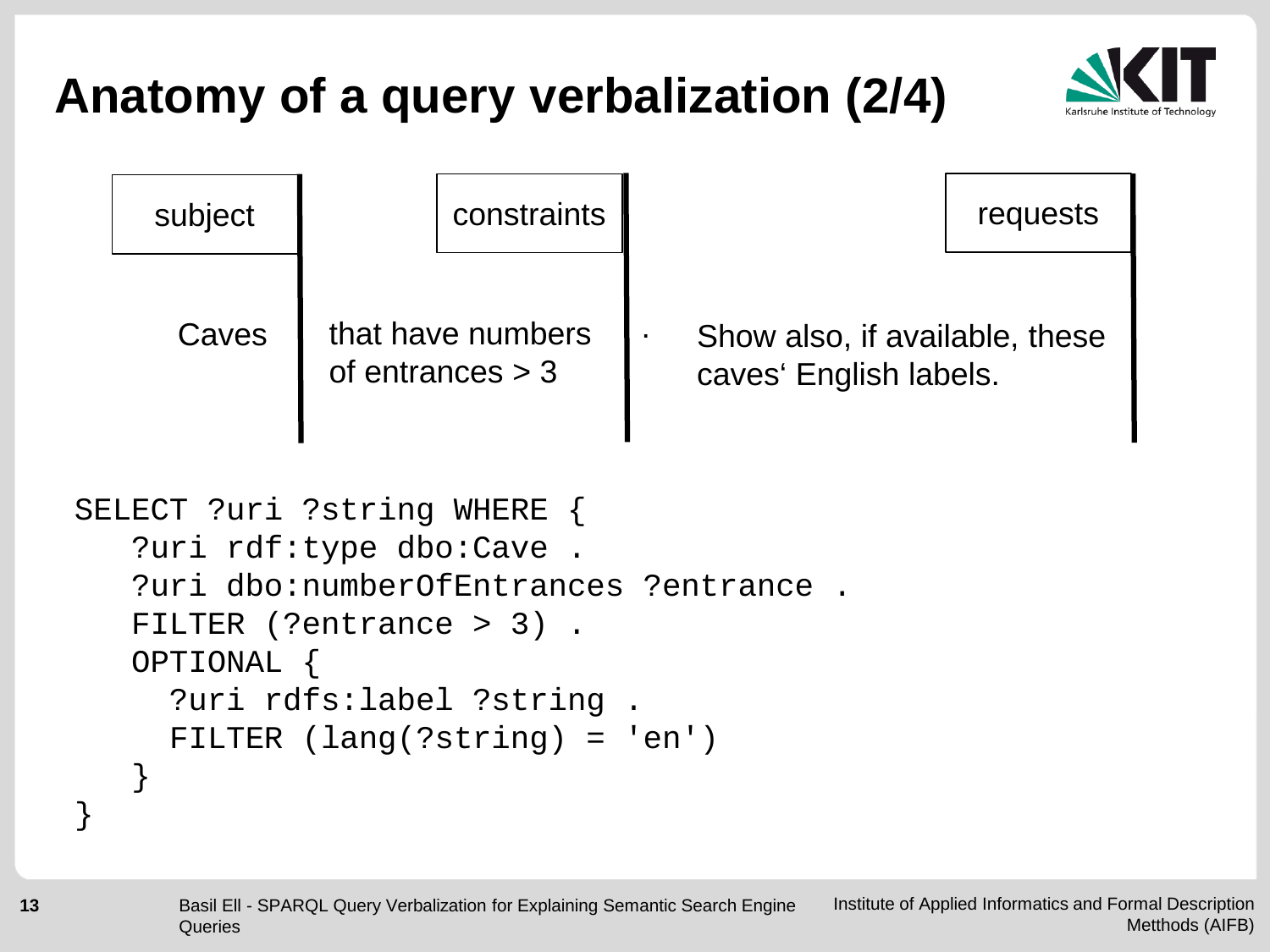

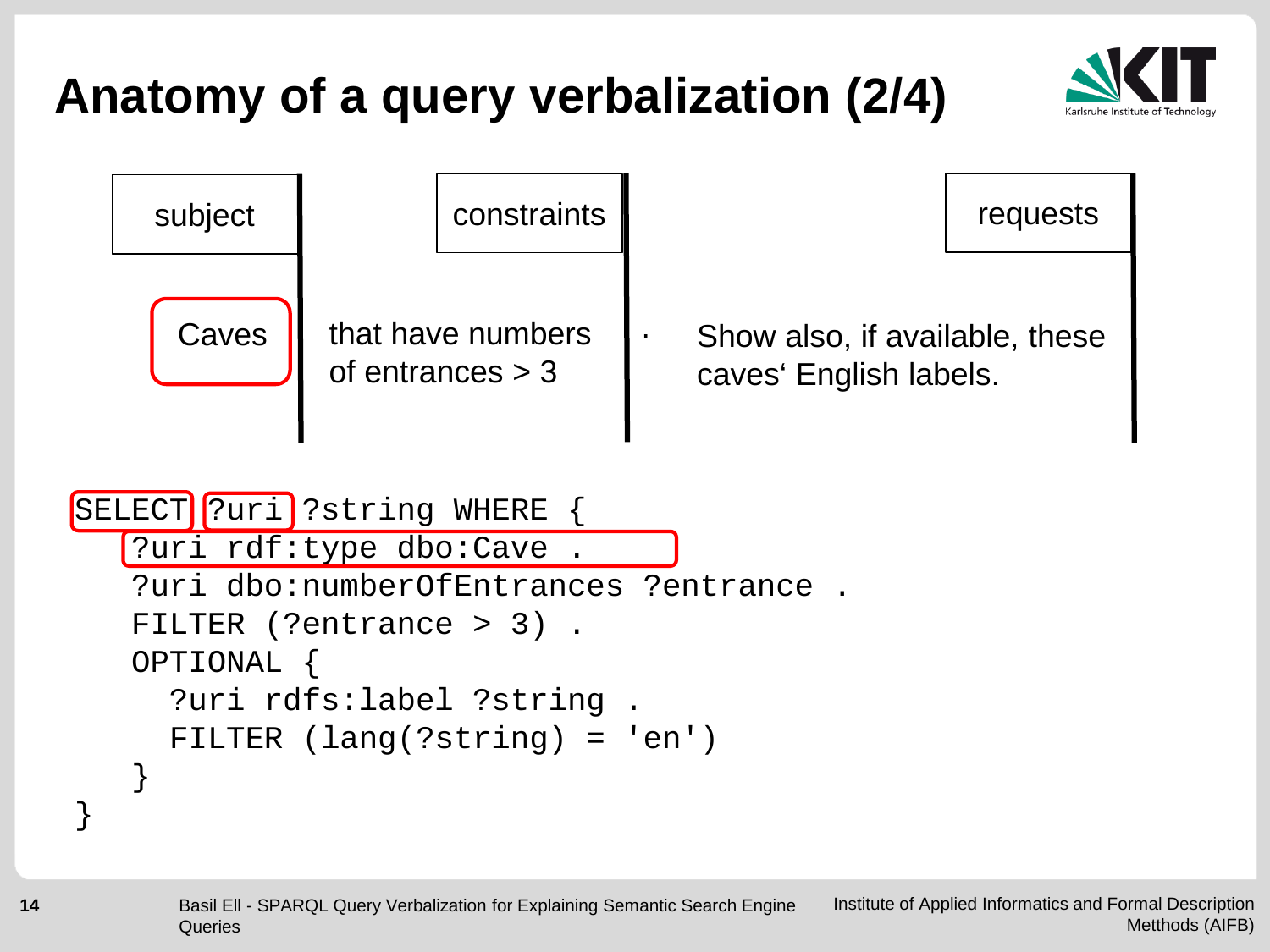

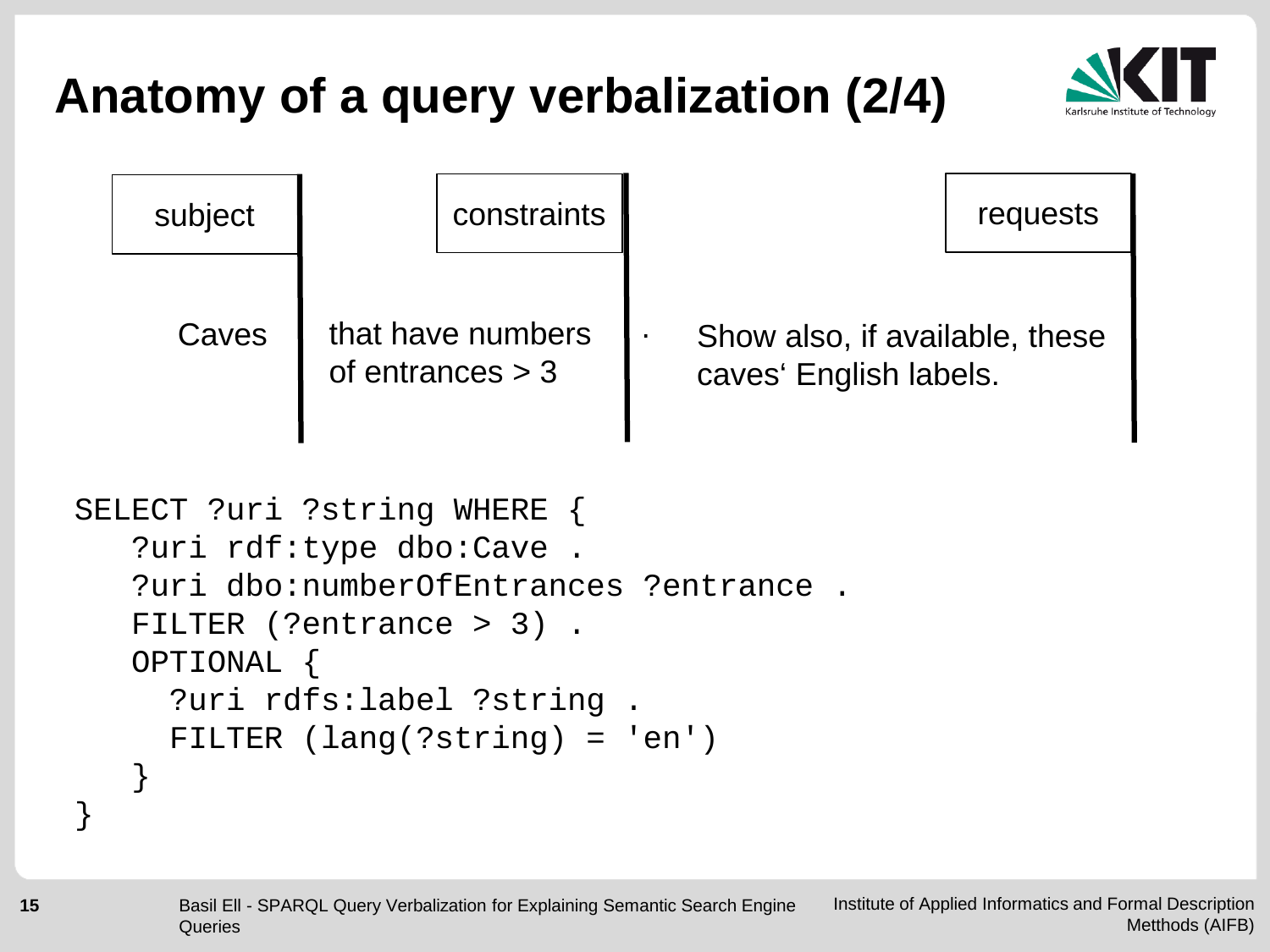

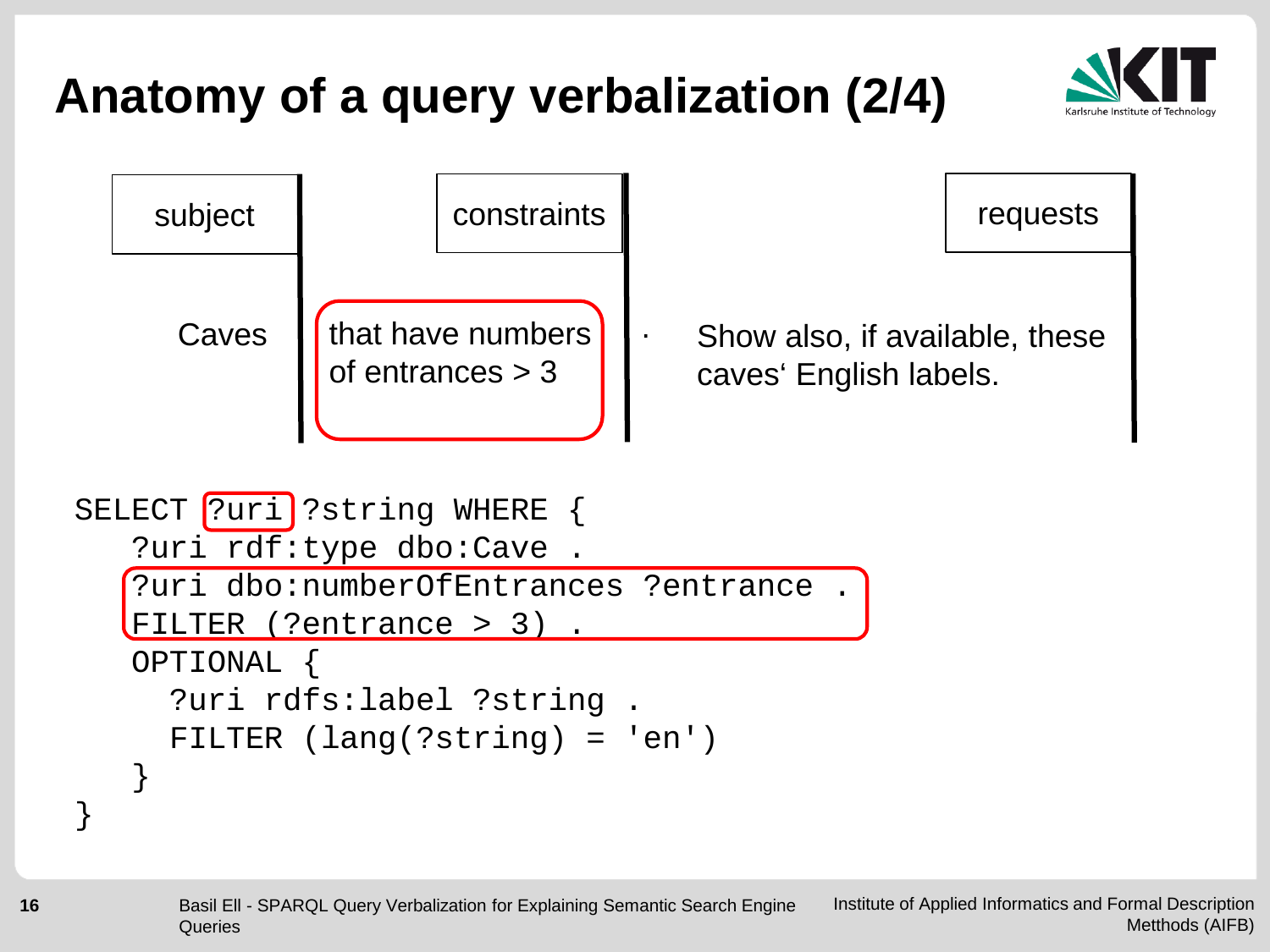

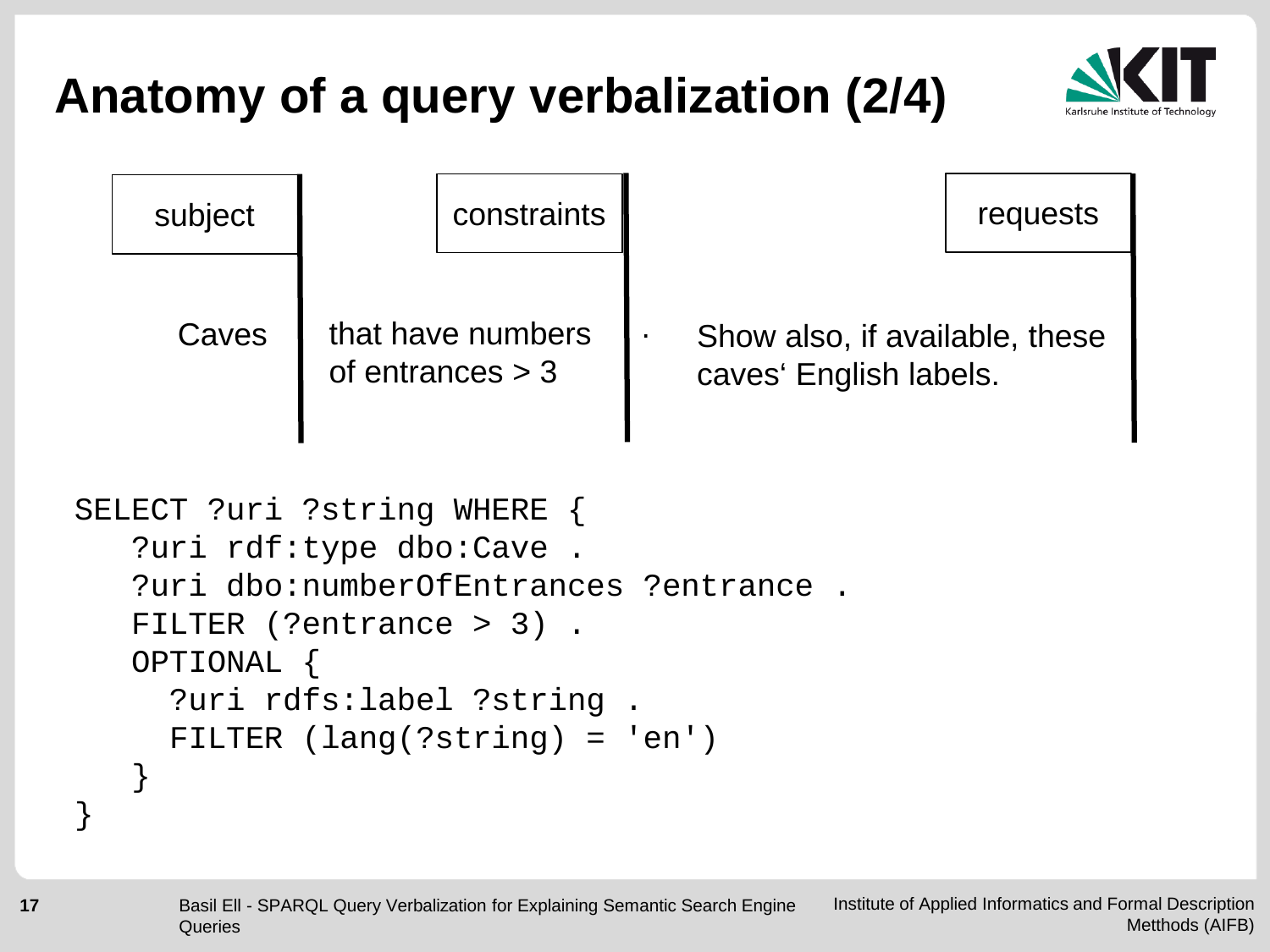



?uri rdfs:label ?string . FILTER (lang(?string) = 'en')

}

}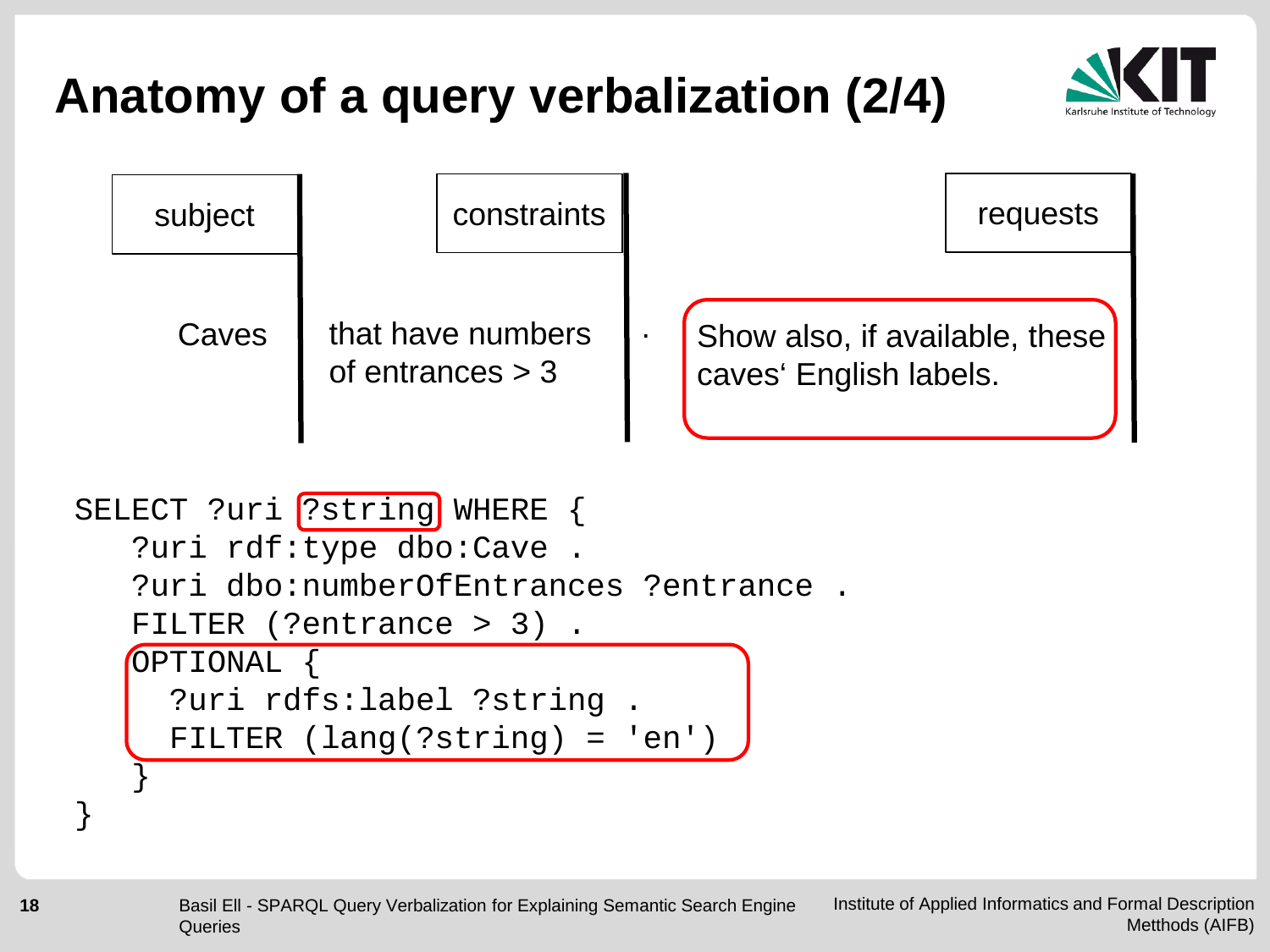

```
subject \vert constraints \vert constraints \vert requests
Distinct cities \parallel that have population urbans
               > 2000000 or that have a 
               population > 2000000
                                           Show also, if available, these 
                                           cities' English labels.
                                         .
SELECT DISTINCT ?uri ?string WHERE { 
    ?uri rdf:type onto:City.
    { ?uri prop:population ?population. } 
      UNION 
    { ?uri prop:populationUrban ?population. }
    FILTER (xsd:integer(?population) > 2000000) .
    OPTIONAL {
      ?uri rdfs:label ?string .
      FILTER(lang(?string)='en')
    }
}
```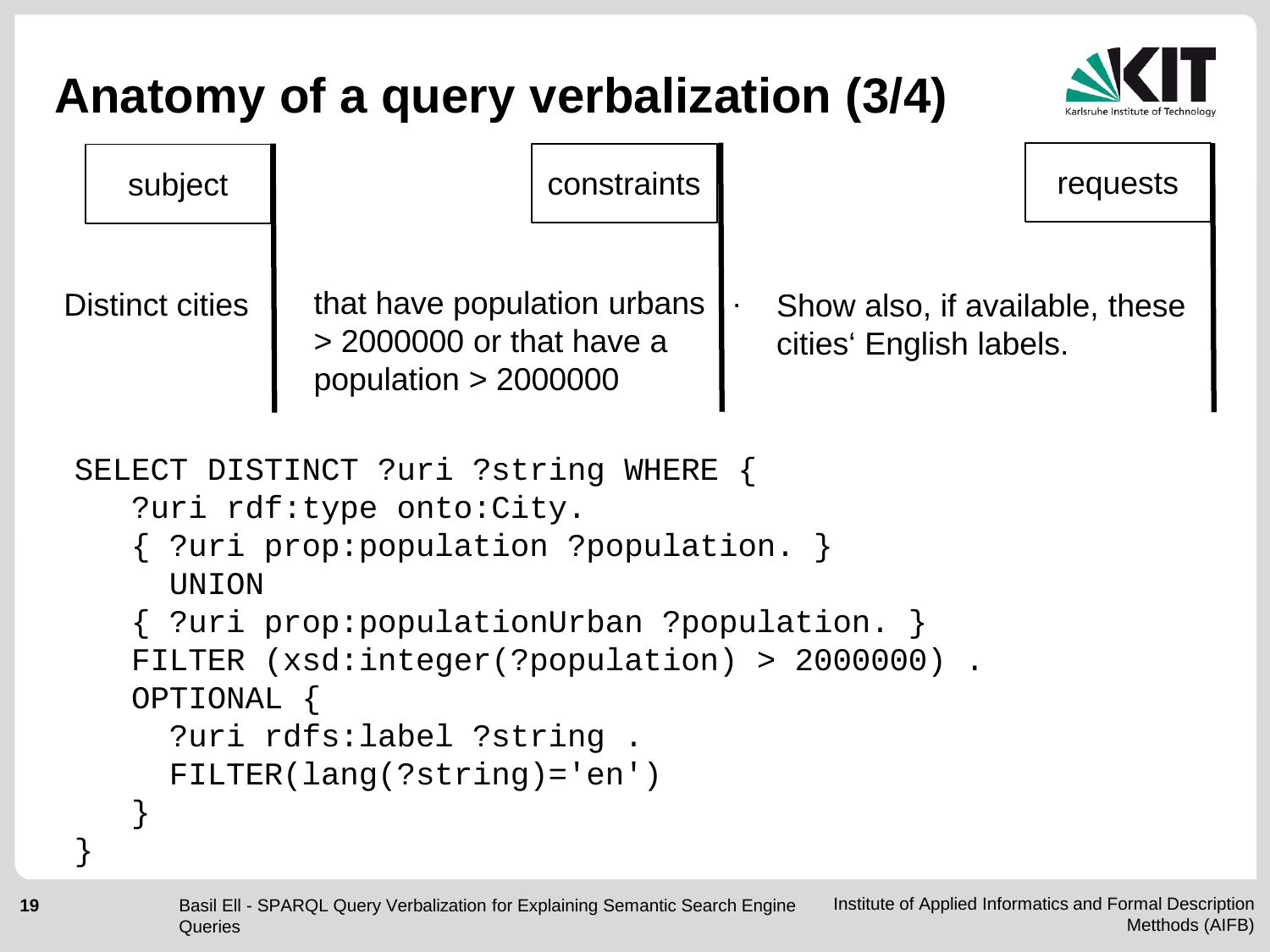

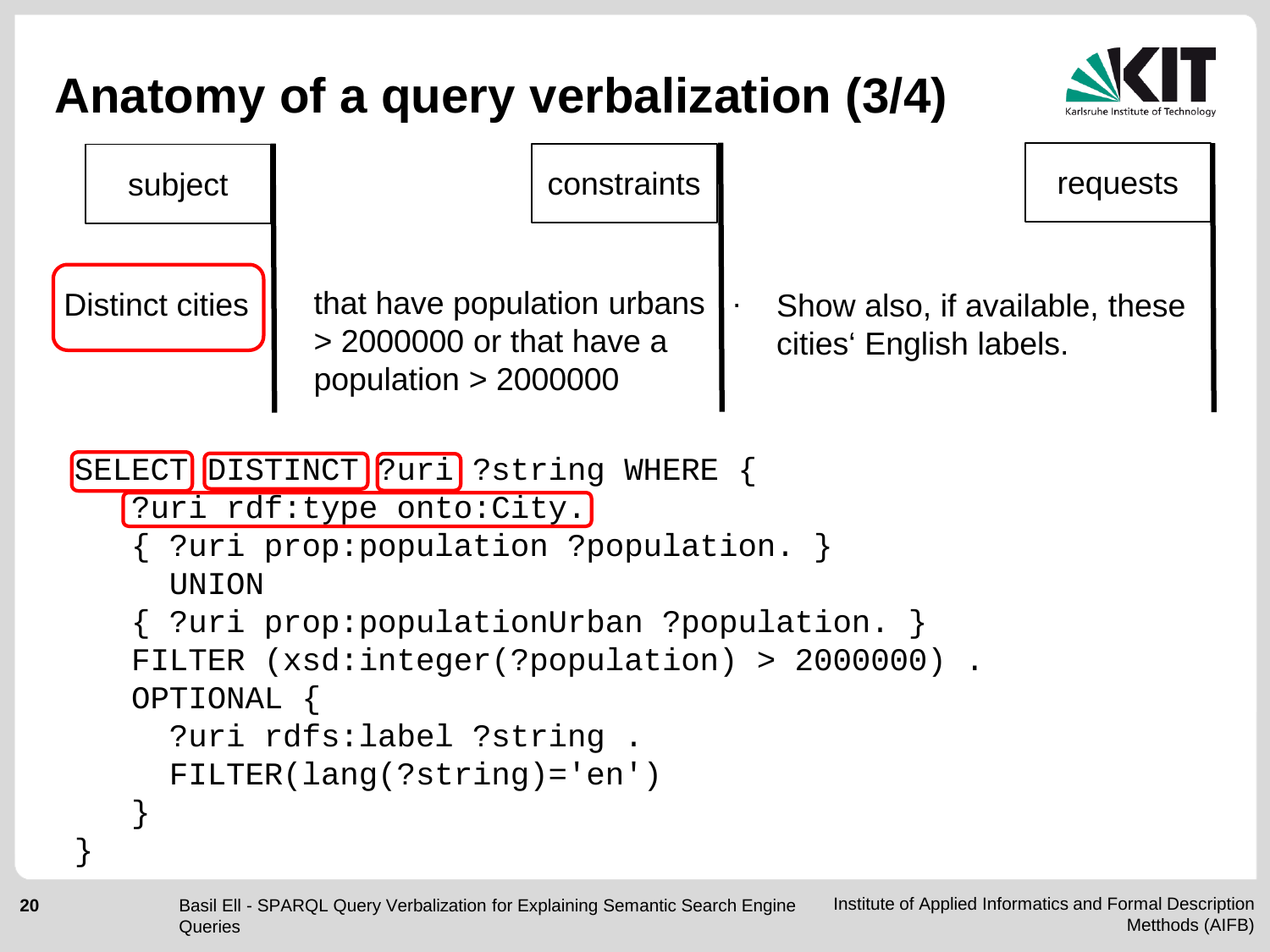

```
subject \vert constraints \vert constraints \vert requests
Distinct cities \parallel that have population urbans
               > 2000000 or that have a 
               population > 2000000
                                           Show also, if available, these 
                                           cities' English labels.
                                         .
SELECT DISTINCT ?uri ?string WHERE { 
    ?uri rdf:type onto:City.
    { ?uri prop:population ?population. } 
      UNION 
    { ?uri prop:populationUrban ?population. }
    FILTER (xsd:integer(?population) > 2000000) .
    OPTIONAL {
      ?uri rdfs:label ?string .
      FILTER(lang(?string)='en')
    }
}
```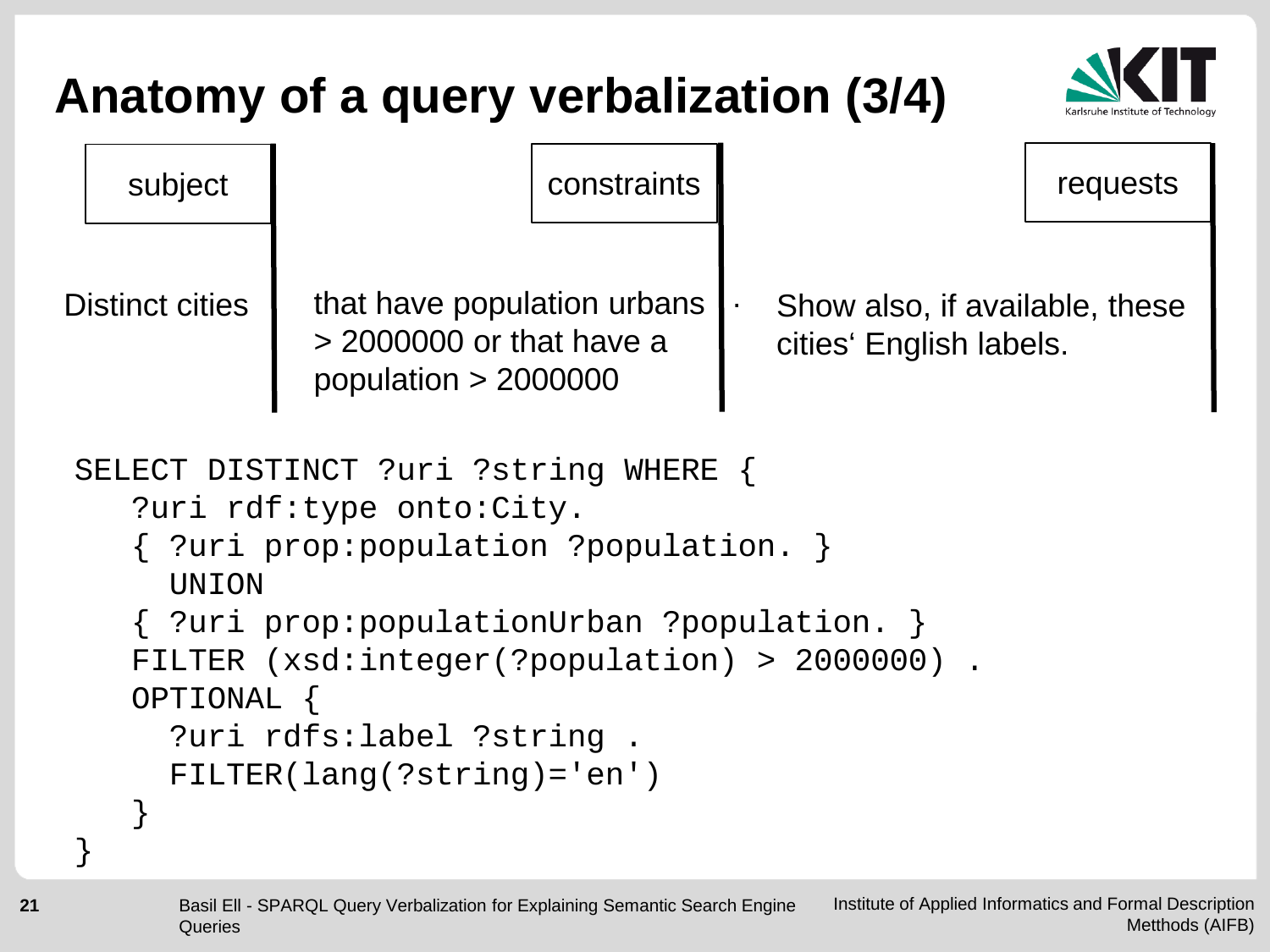#### **Anatomy of a query verbalization (3/4)** subject  $\vert$  constraints  $\vert$  constraints  $\vert$  requests Distinct cities  $\|\cdot\|$  that have population urbans > 2000000 or that have a population > 2000000 Show also, if available, these cities' English labels. . SELECT DISTINCT ?uri ?string WHERE { ?uri rdf:type onto:City. ?uri prop: population ? population. **UNION** ?uri prop: populationUrban ? population. FILTER (xsd:integer(?population) > 2000000 OPTIONAL { ?uri rdfs:label ?string . FILTER(lang(?string)='en') } }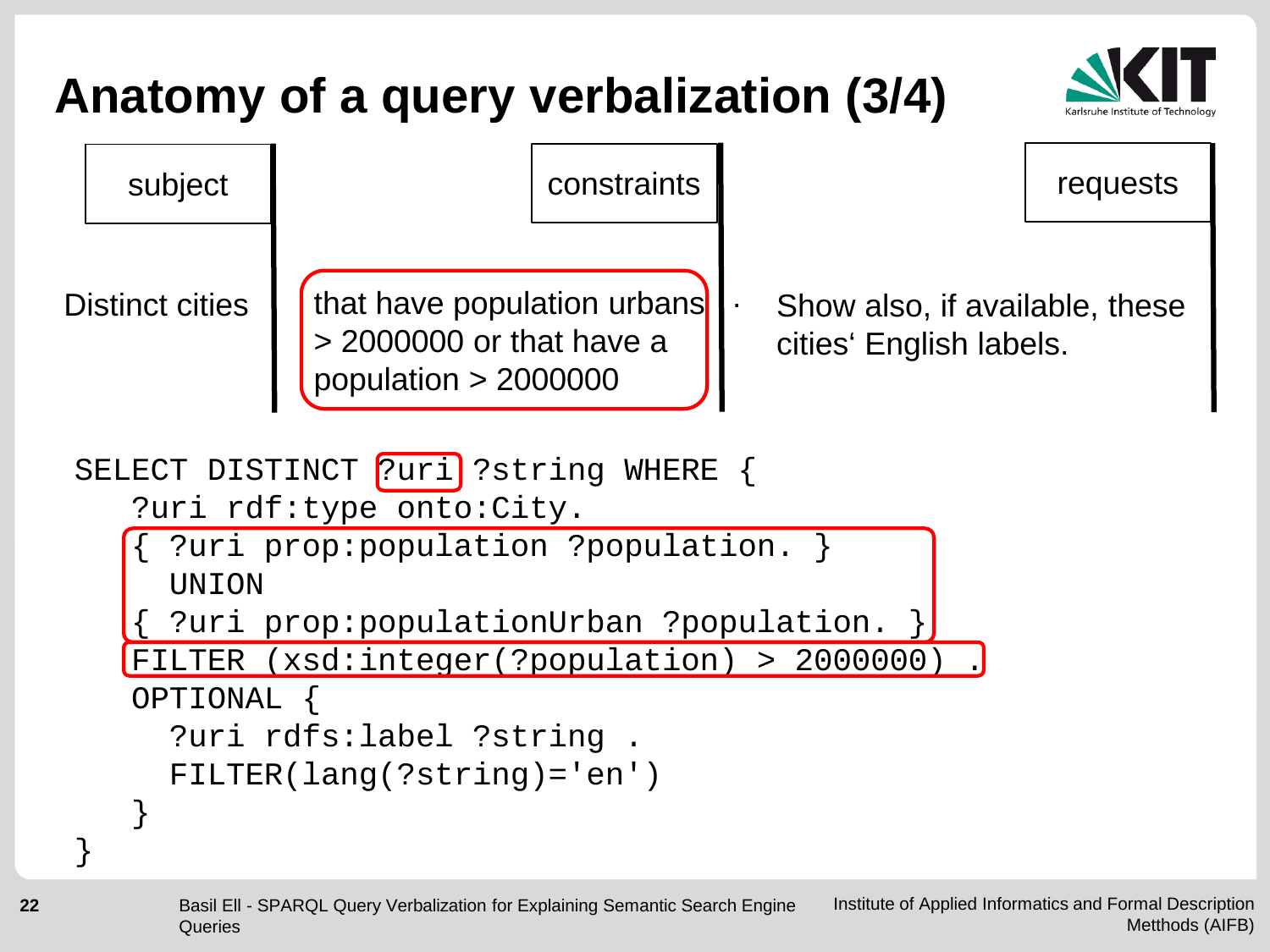

```
subject \vert constraints \vert constraints \vert requests
Distinct cities \parallel that have population urbans
               > 2000000 or that have a 
               population > 2000000
                                           Show also, if available, these 
                                           cities' English labels.
                                         .
SELECT DISTINCT ?uri ?string WHERE { 
    ?uri rdf:type onto:City.
    { ?uri prop:population ?population. } 
      UNION 
    { ?uri prop:populationUrban ?population. }
    FILTER (xsd:integer(?population) > 2000000) .
    OPTIONAL {
      ?uri rdfs:label ?string .
      FILTER(lang(?string)='en')
    }
}
```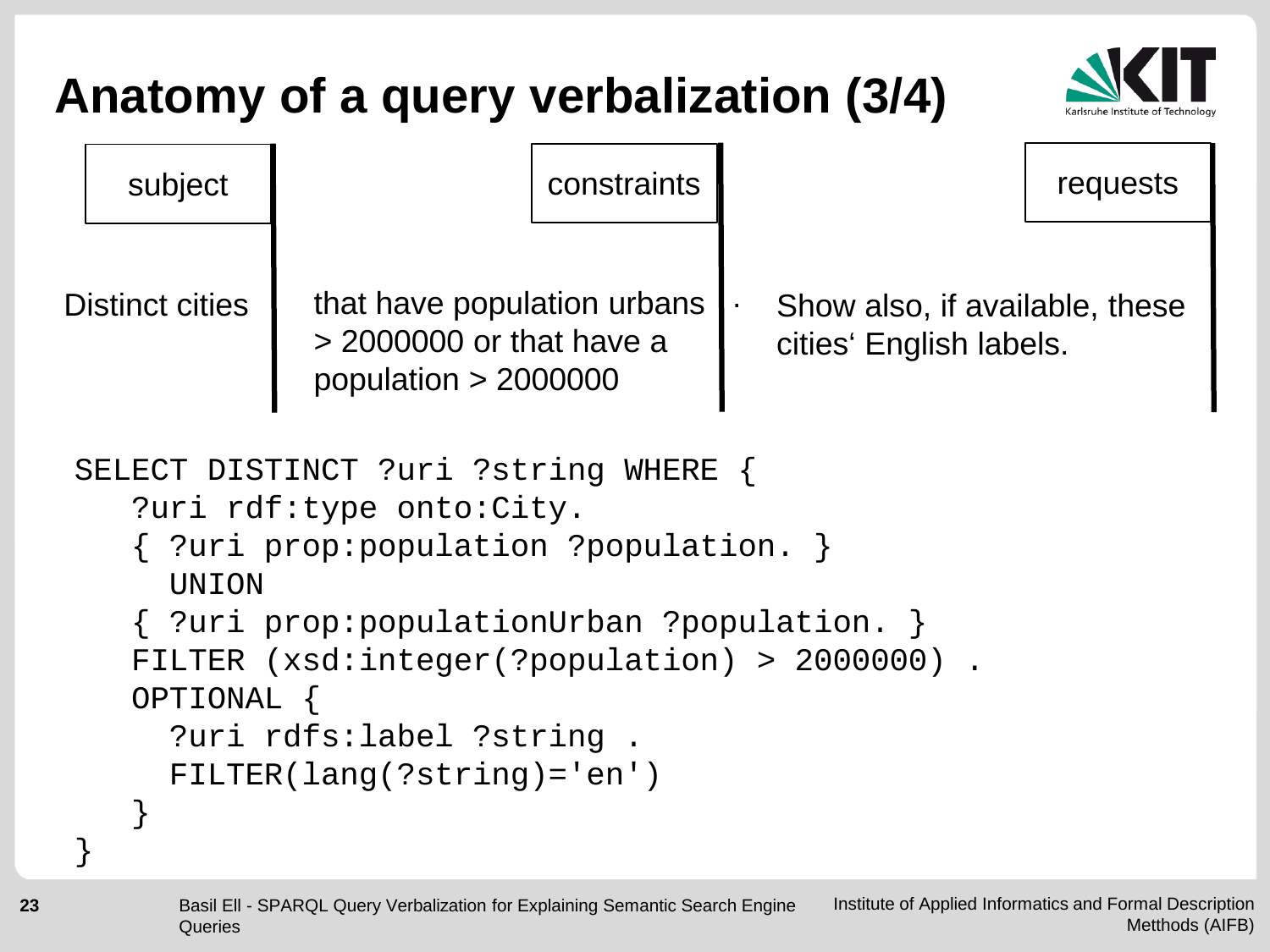

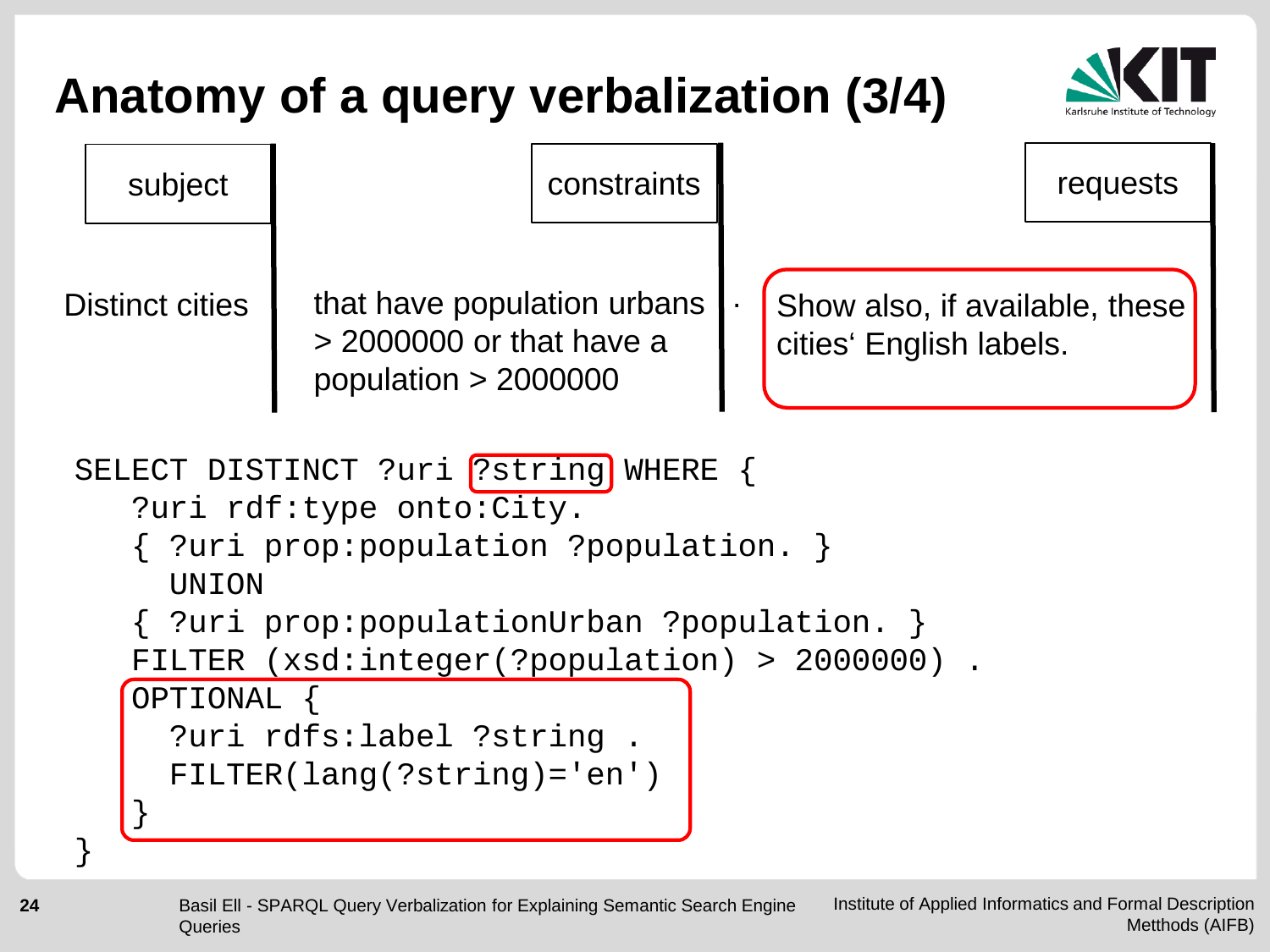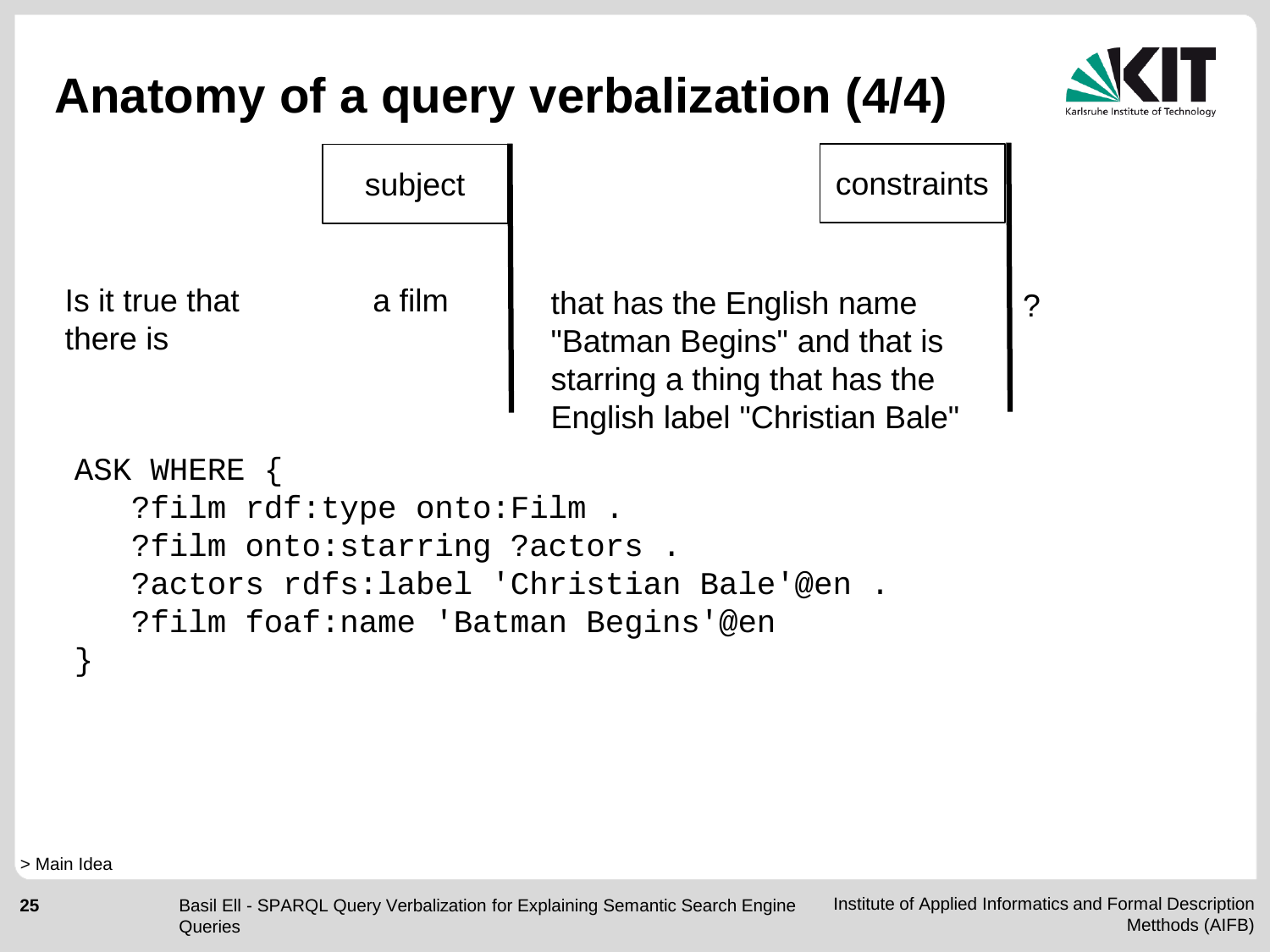

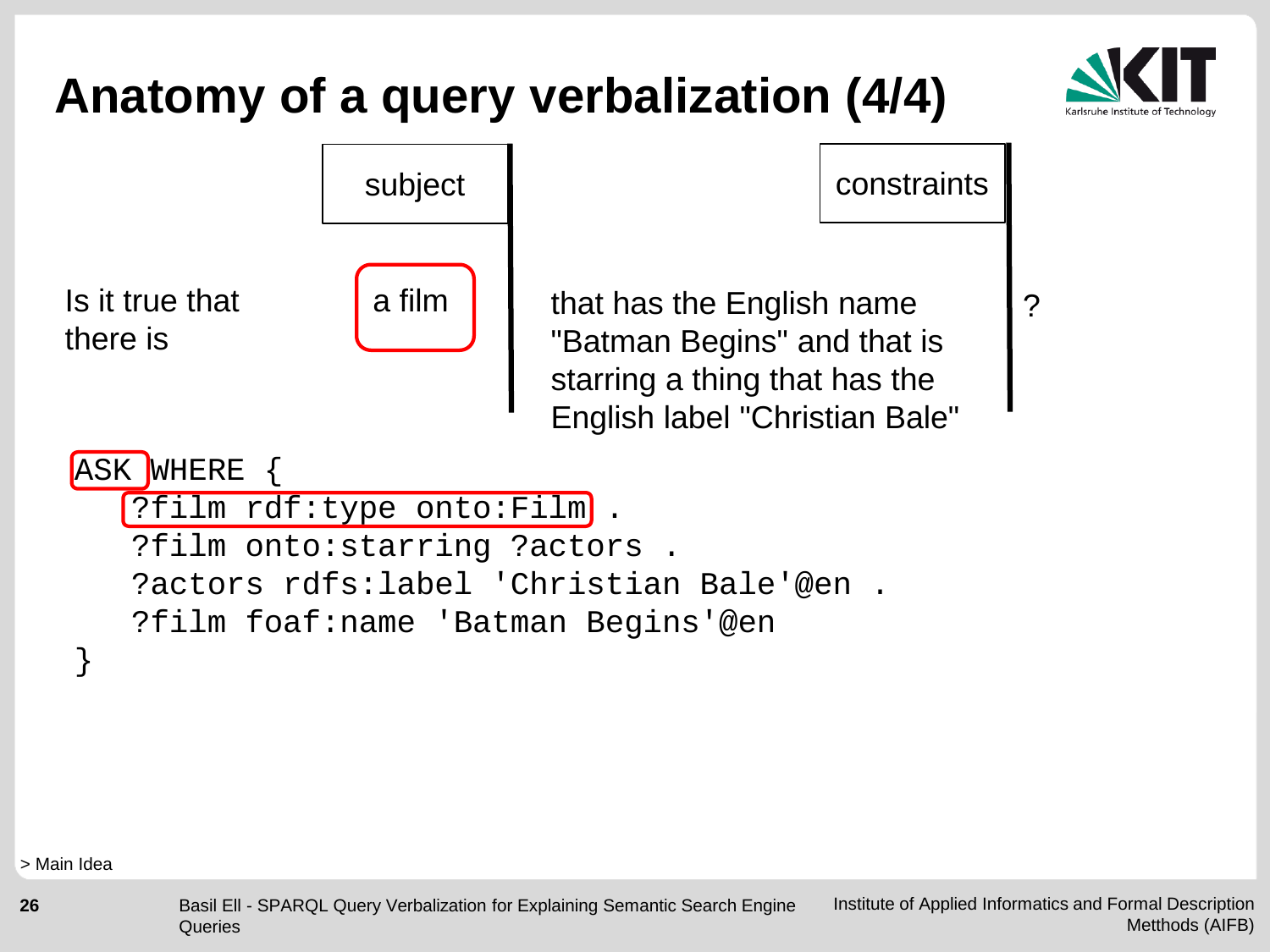

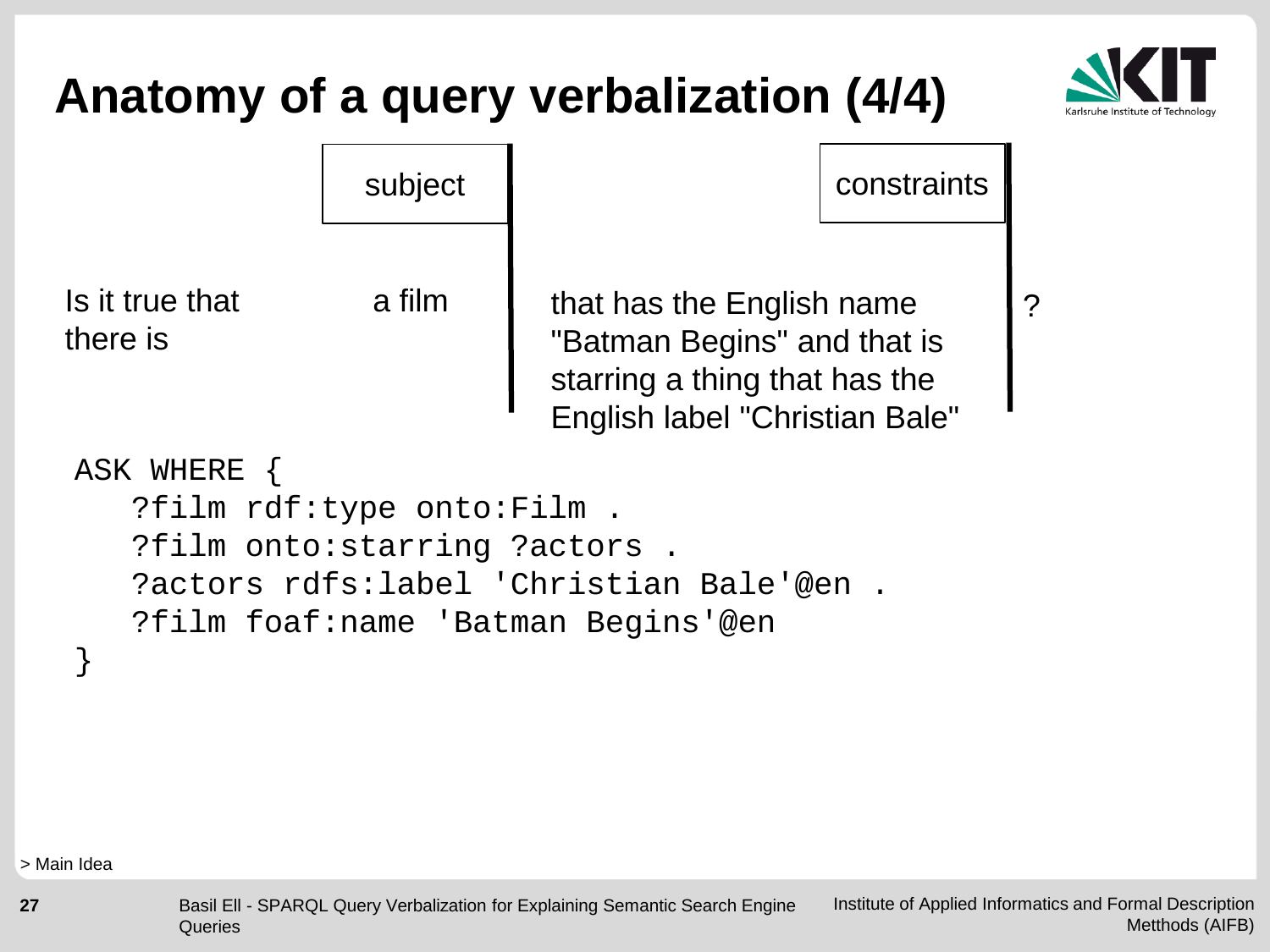



> Main Idea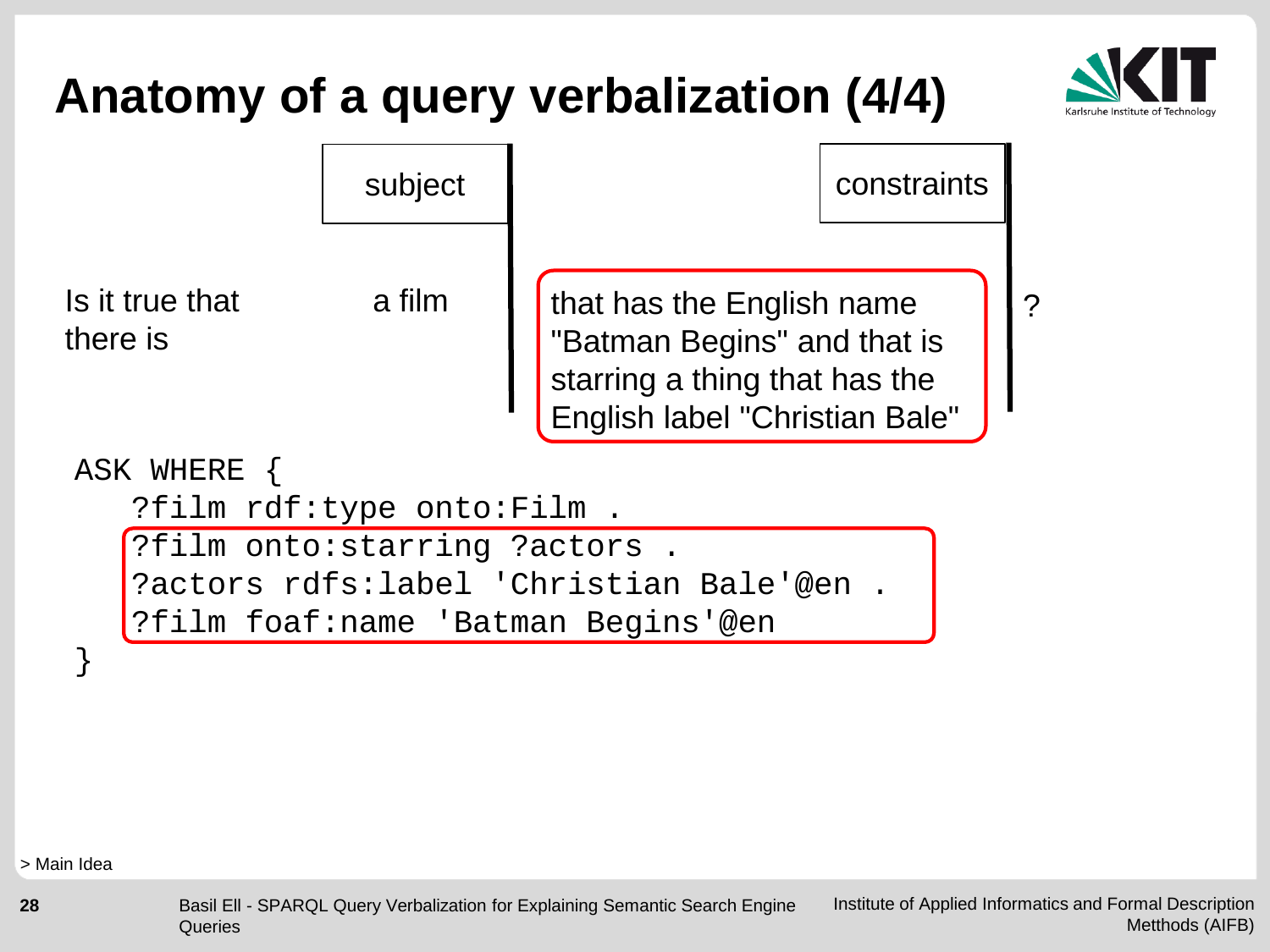#### **Main idea**



- Decompose a query into independently verbalizable messages (top-down approach)
- Retrieve labels via URI look-up
- **No Verbalize messages using templates**
- Assemble verbalized messages
- **Templates are mostly schema-agnostic** 
	- Templates depend on linguistic features of properties
	- Verbalizer is domain-independent
	- Schema-specific templates can be added
	- Lemon dictionaries could be used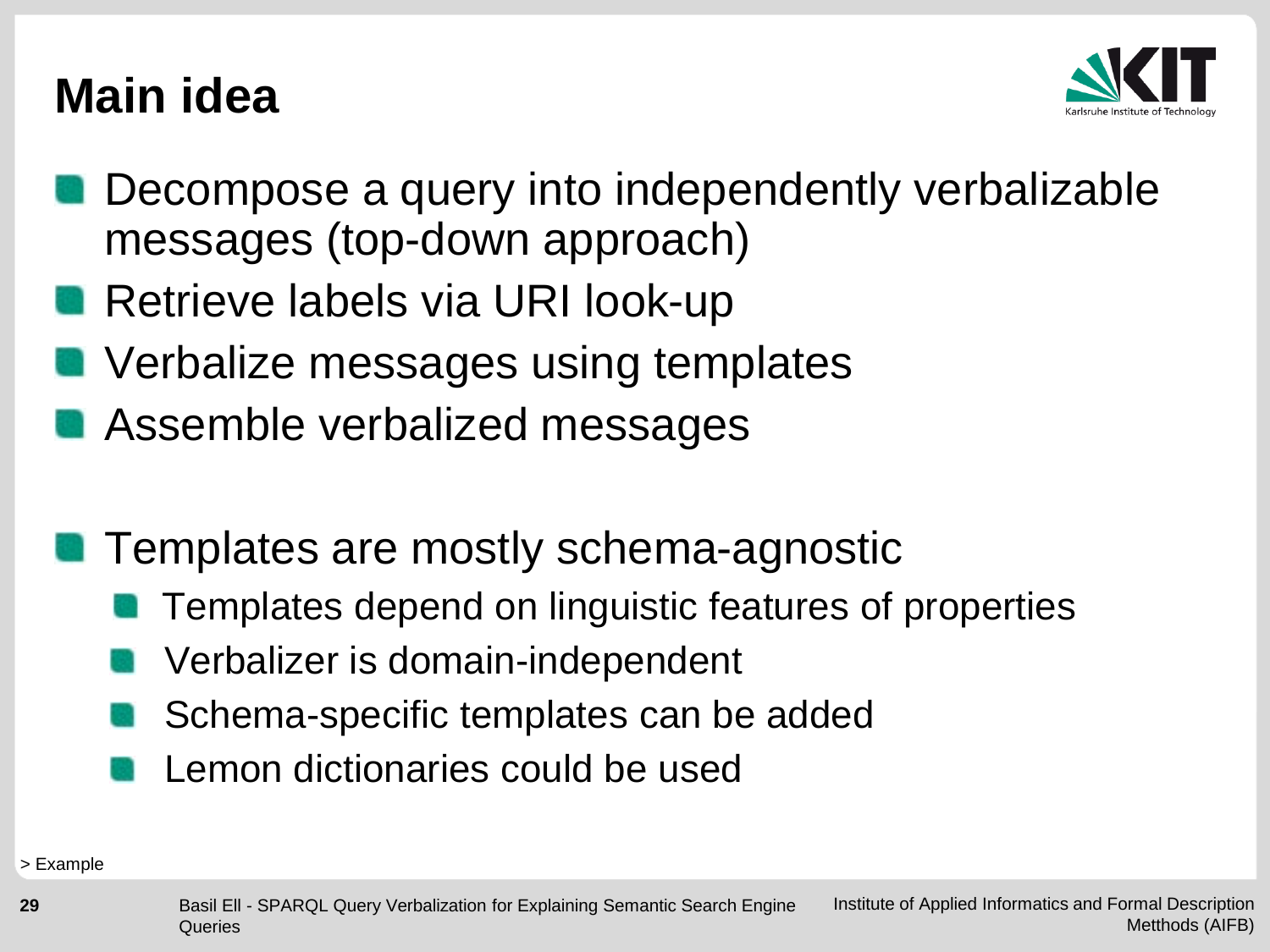

## **Example – SPARQL query**

- 01 SELECT ?uri ?string ?p WHERE {
- 02 ?uri rdf:type :Person.
- 03 ?uri : birth Place ?p.
- <sup>04</sup> ?uri :surname 'Elcar' .
- 05 { ?uri :givenName 'Dana'@en . } UNION {
- <sup>06</sup> ?uri :alias ?alias .

```
07 FILTER(regex(?alias, 'Dana')).
```

```
08 }
```

```
09 OPTIONAL {
```
- 10 ?uri rdfs:label ?string .
- <sup>11</sup> FILTER(lang(?string)='en')

```
12 }
```

```
13 }
```
> Graph rep.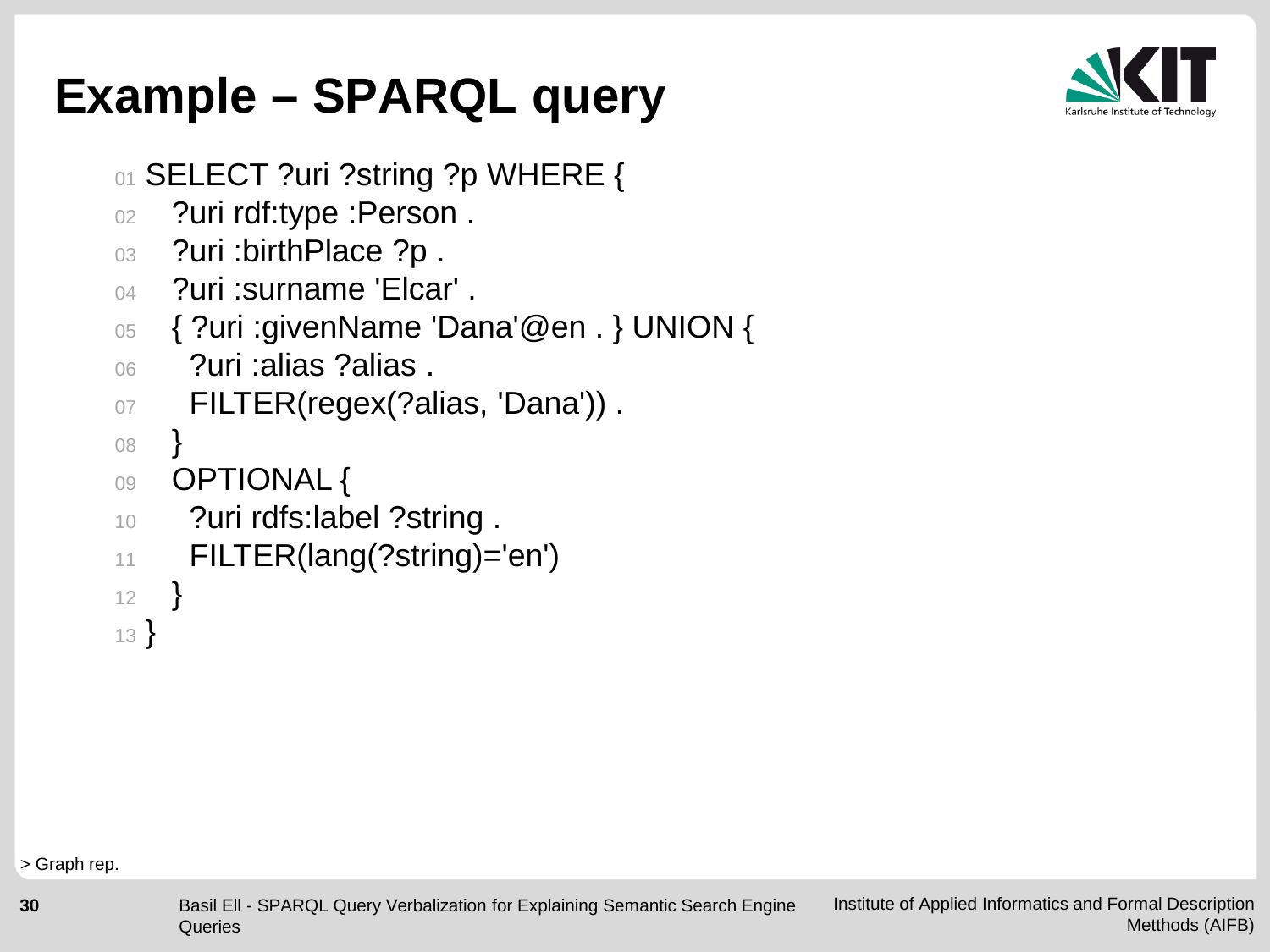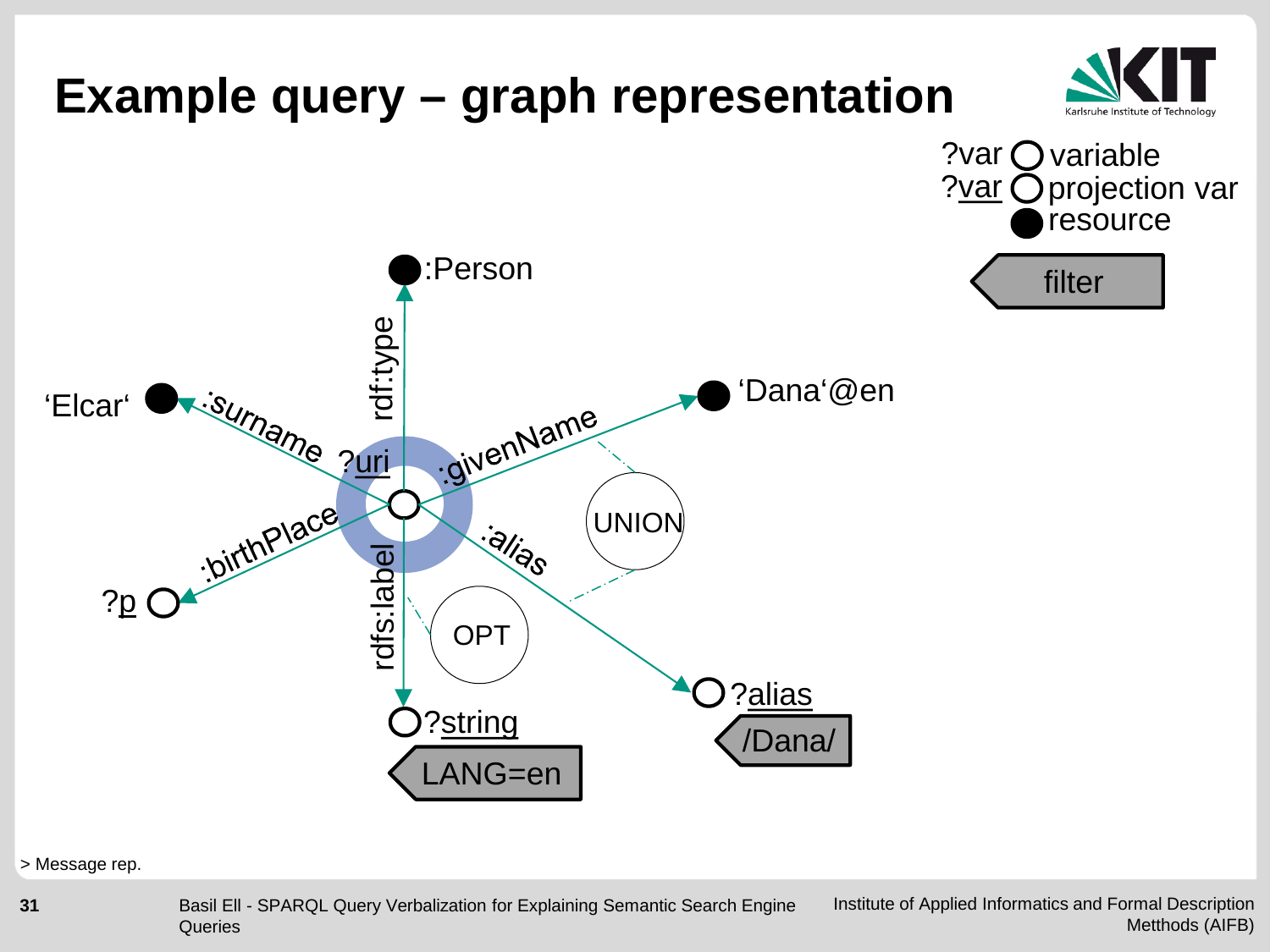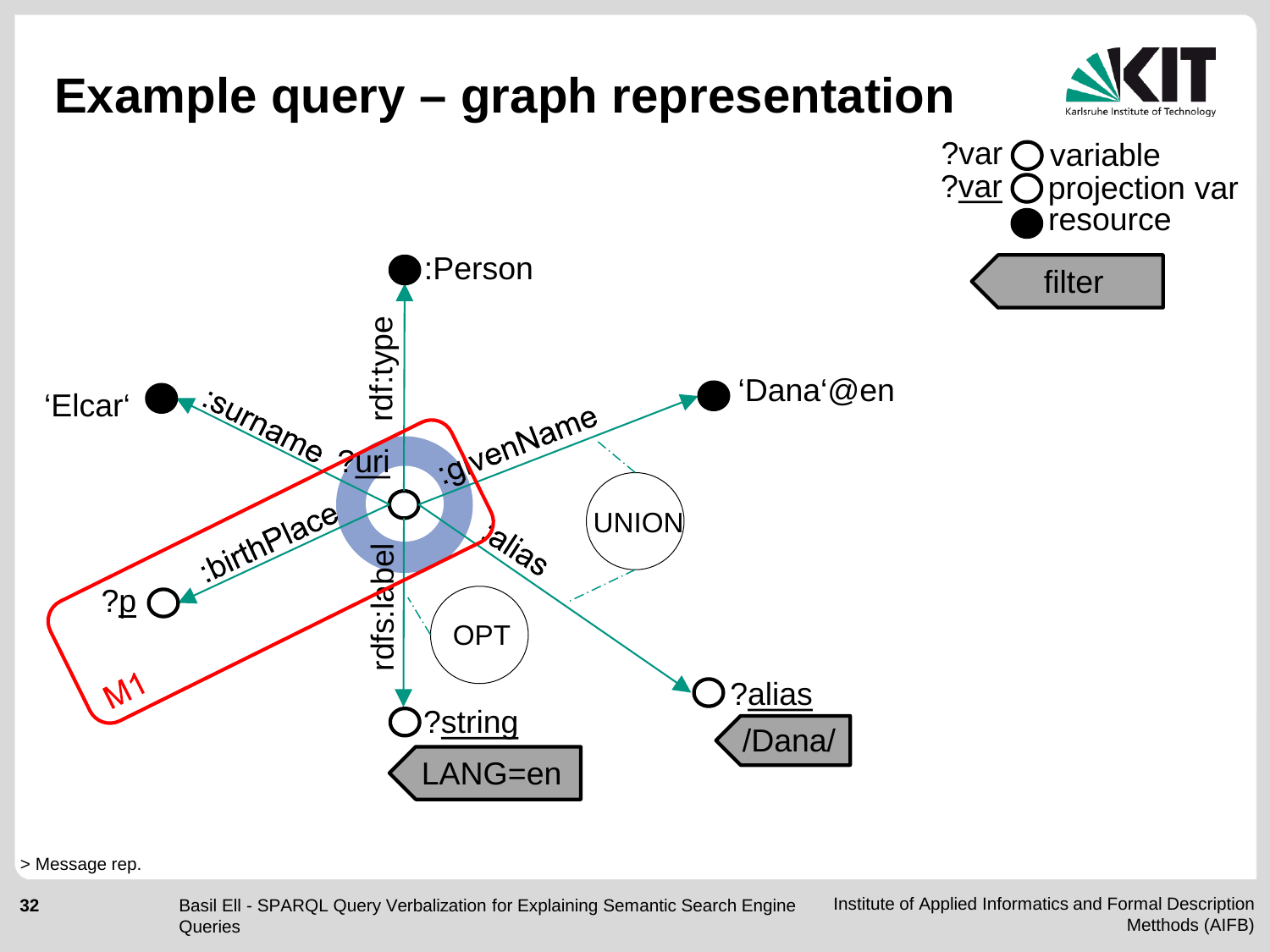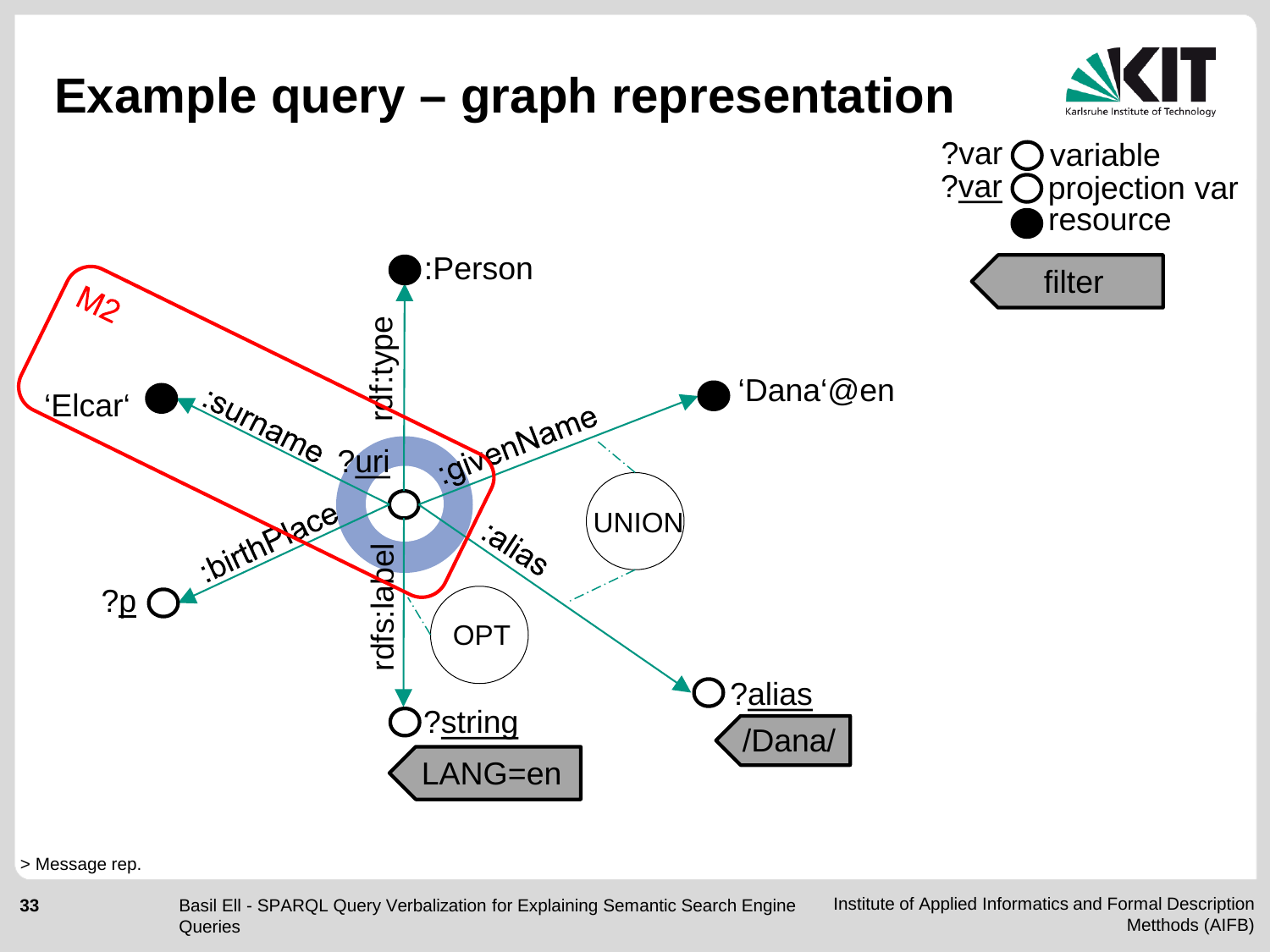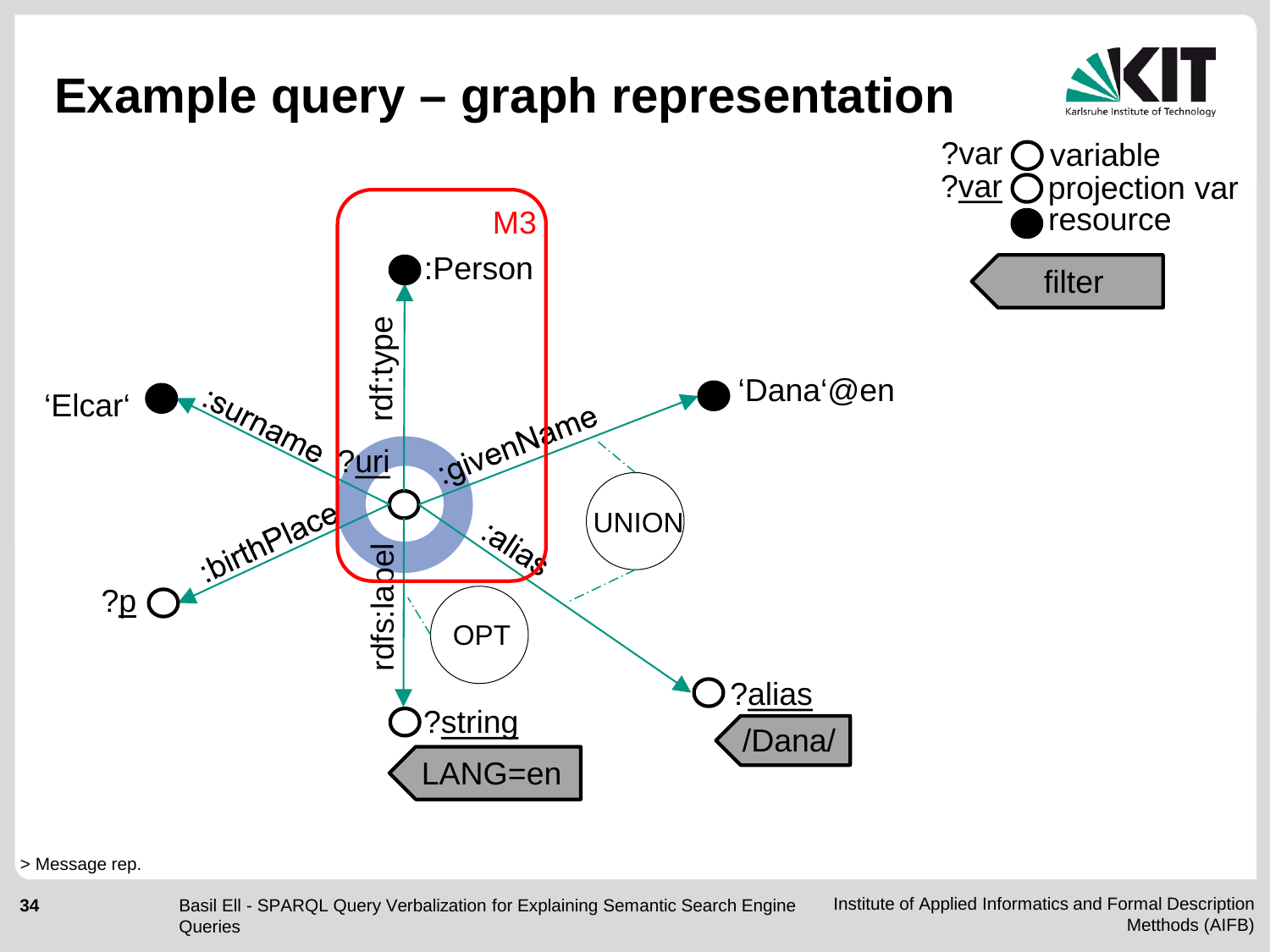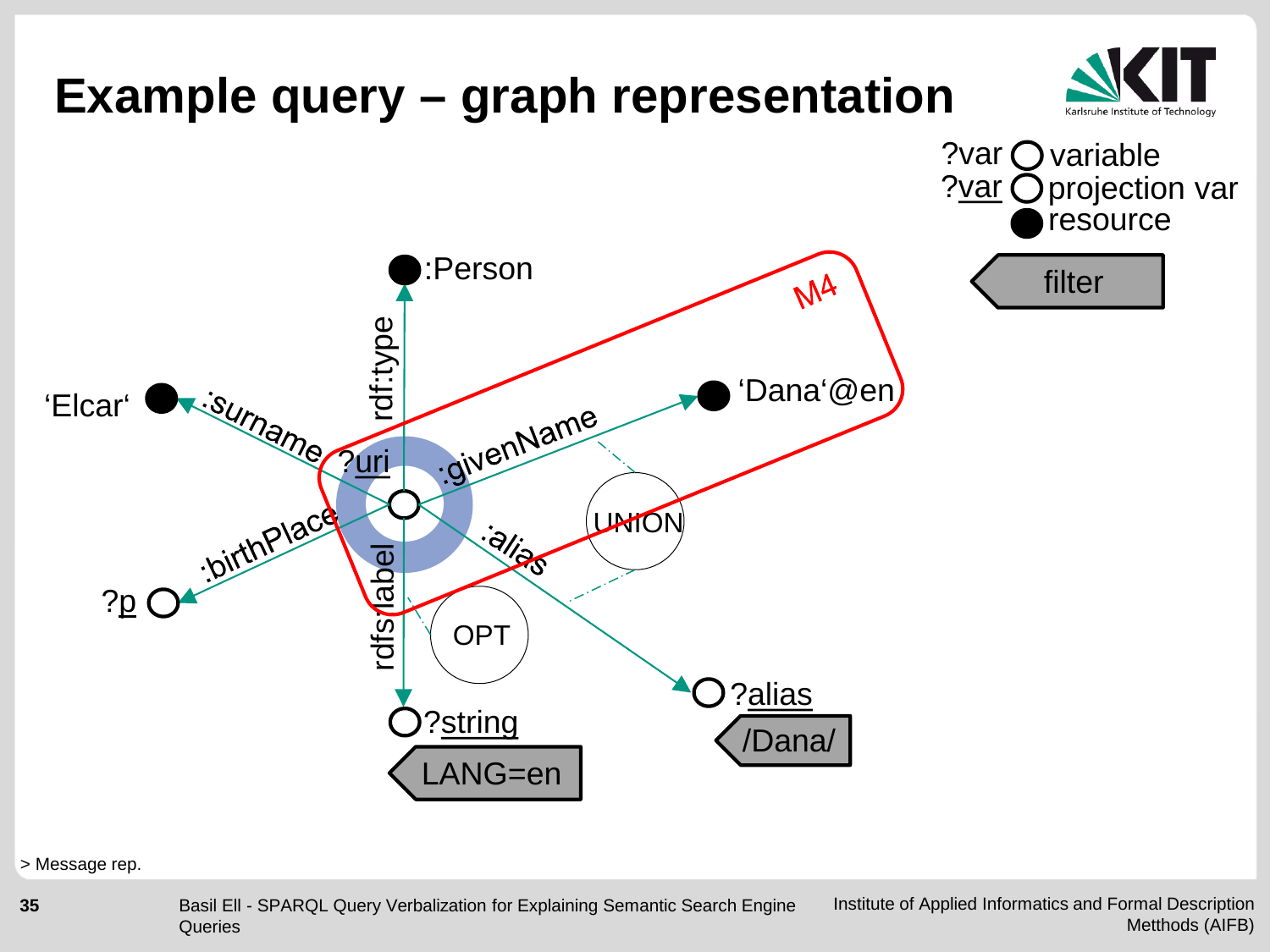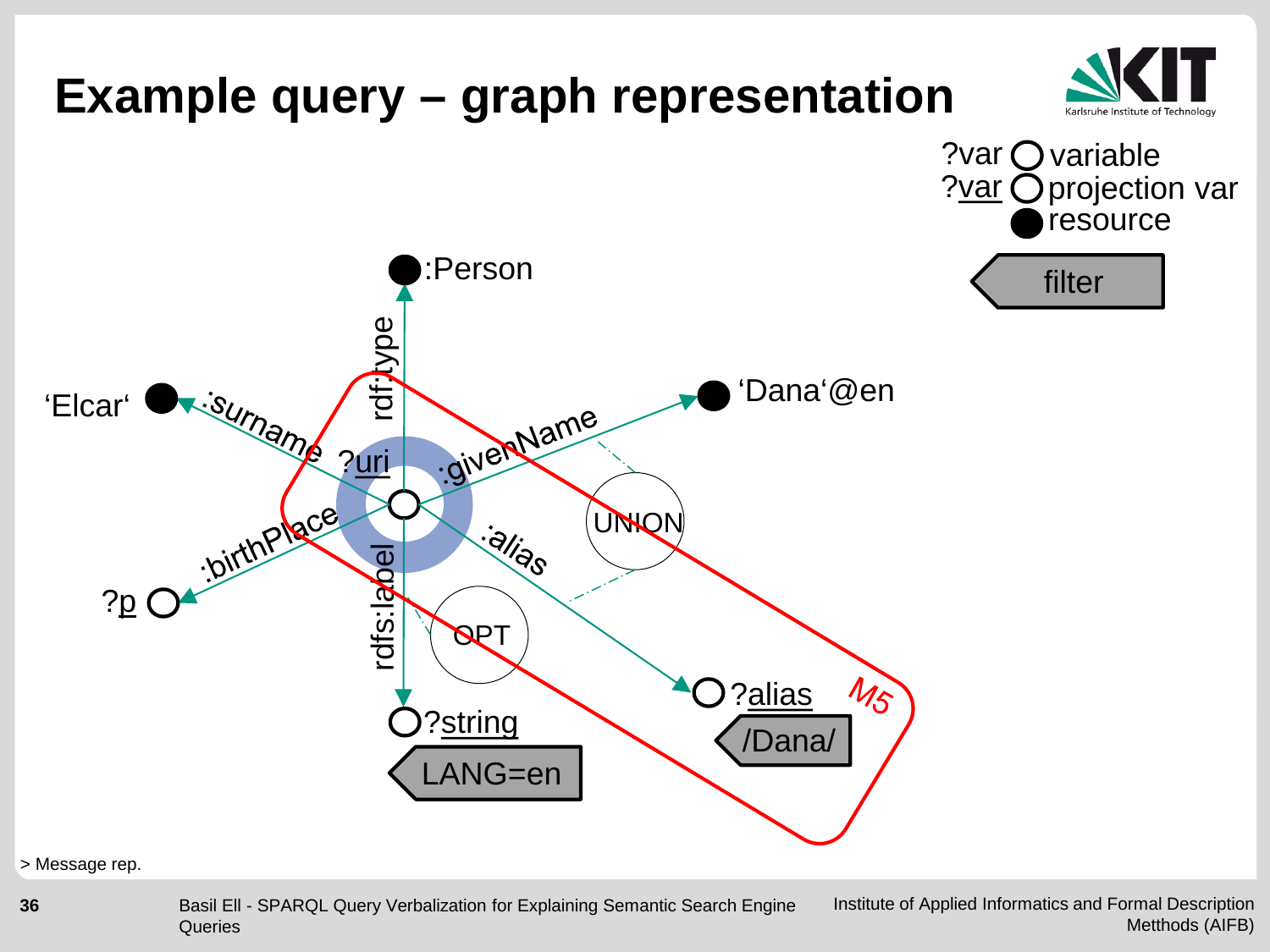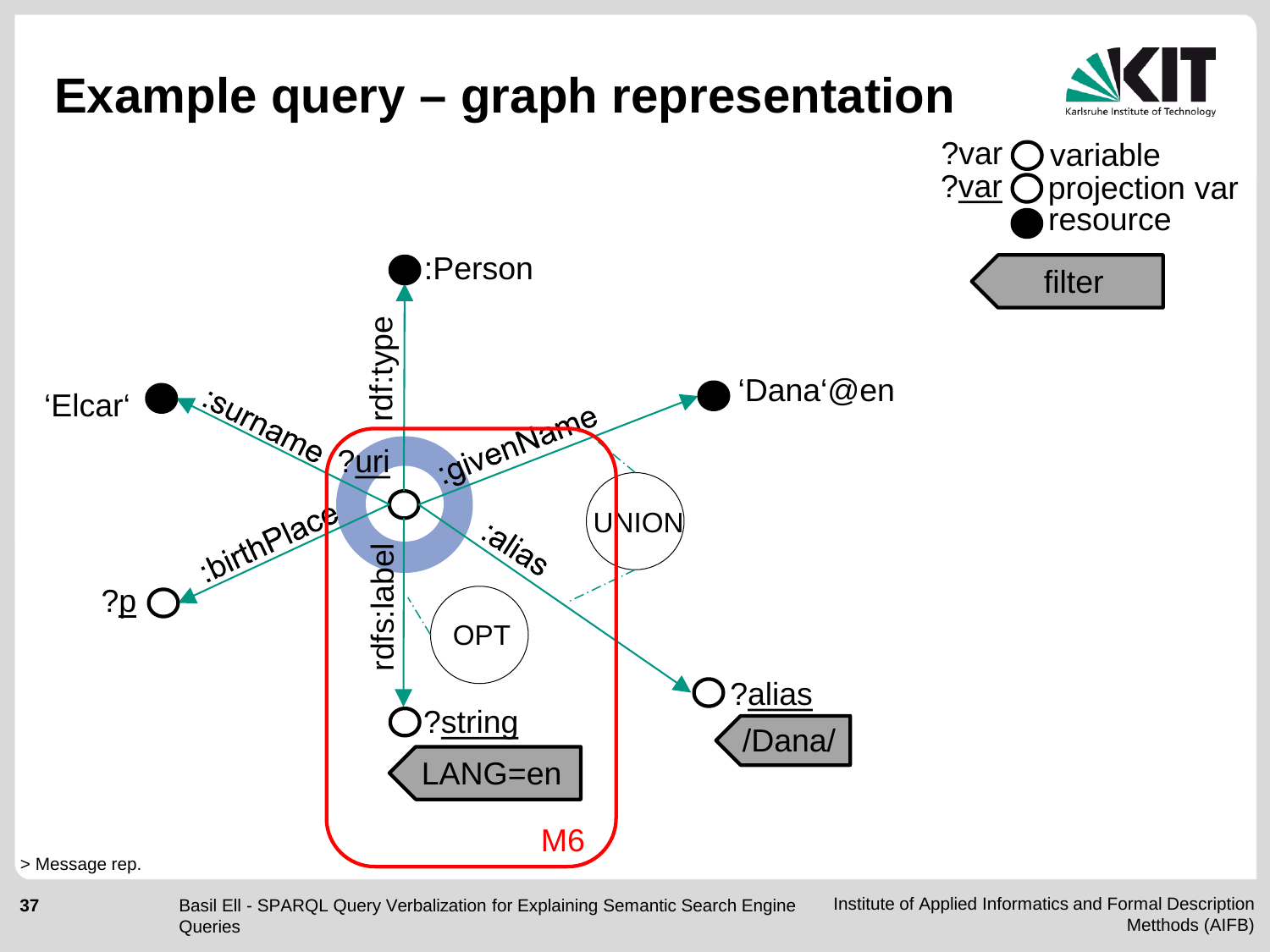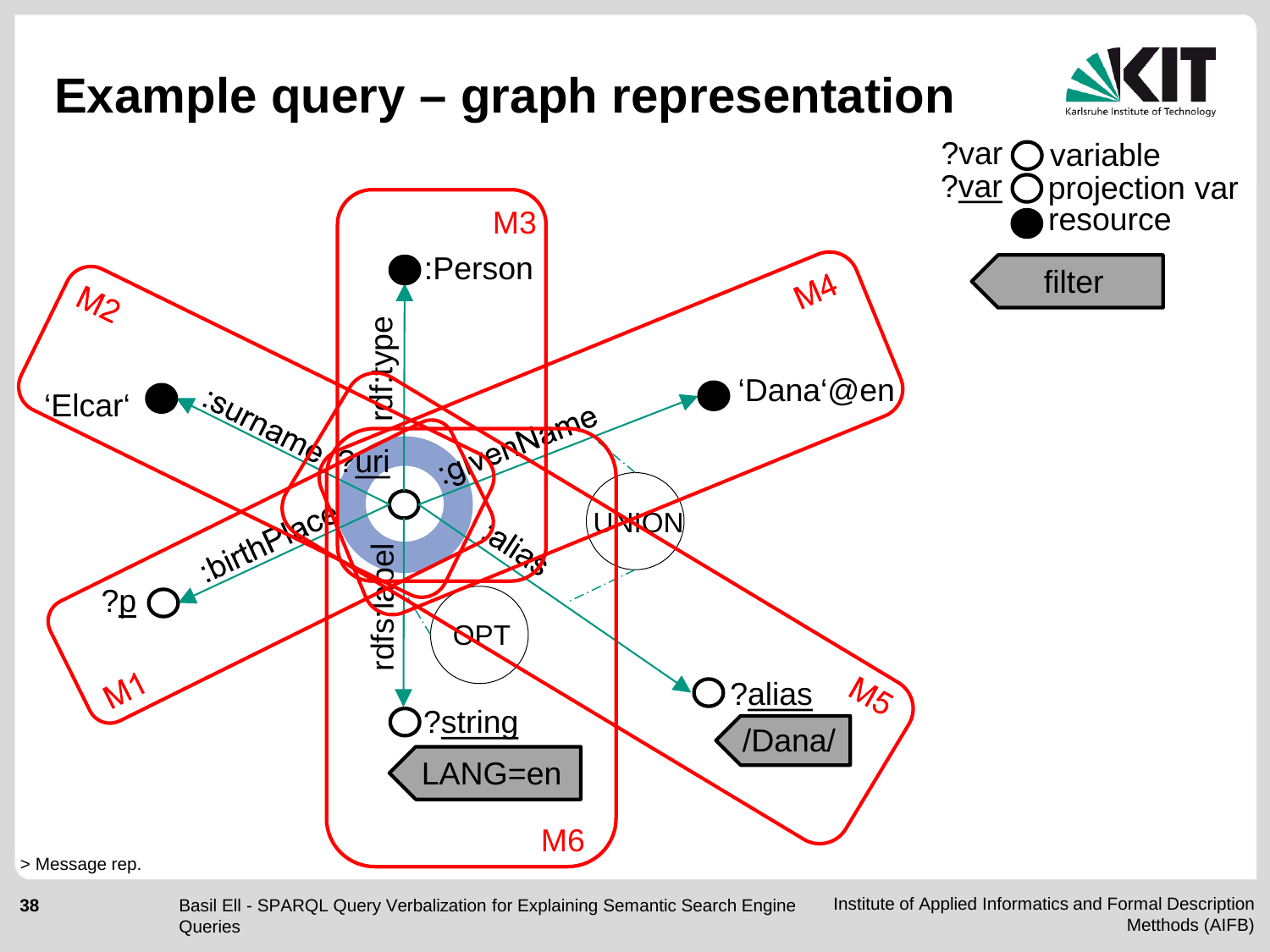#### **Example query – message rep.**



| type: PATH<br>MID: M1<br>$R$ : :birthPlace<br>V: p<br>UNION: 0<br><b>BRANCH: 0</b>           | type: PATH<br>MID: M3<br>R1: rdf: type<br>R <sub>2</sub> : foaf:Person<br>UNION: 0<br><b>BRANCH: 0</b>   | type: PATH<br>MID: M5<br>R: alias<br>$V: \alpha$ <i>lias</i><br>UNION: 1<br><b>BRANCH: 2</b> | type: VAR<br>MID: M7<br>main:1<br>name: uri<br>$filter:$ [[<br>UNION: 1<br><b>BRANCH: 2</b> | type: <b>VAR</b><br>MID: M8<br>name: string<br>project: 1<br>optional: 1<br>filter: $\lceil \rceil$<br>UNION: 0 | type: <b>VAR</b><br>MID: M9<br>name: p<br>project: 1 |
|----------------------------------------------------------------------------------------------|----------------------------------------------------------------------------------------------------------|----------------------------------------------------------------------------------------------|---------------------------------------------------------------------------------------------|-----------------------------------------------------------------------------------------------------------------|------------------------------------------------------|
| type: <b>PATH</b><br>MID: M2<br>$R1:$ : surname<br>R2: Elear<br>UNION: 0<br><b>BRANCH: 0</b> | type: <b>PATH</b><br>MID: M4<br>$R1:$ : givenName<br>L: Dana<br>Lang: en<br>UNION: 1<br><b>BRANCH: 1</b> | type: <b>PATH</b><br>MID: M6<br>$R$ : :label<br>$V:$ string<br>UNION: 0<br><b>BRANCH: 0</b>  | type: REGEX VL<br>$V: \mathbf{alias}$<br>L: Dana<br>11                                      | <b>BRANCH: 0</b><br>type: LANG<br>lang: en<br>L: Dana<br>]]                                                     |                                                      |

> Example verb.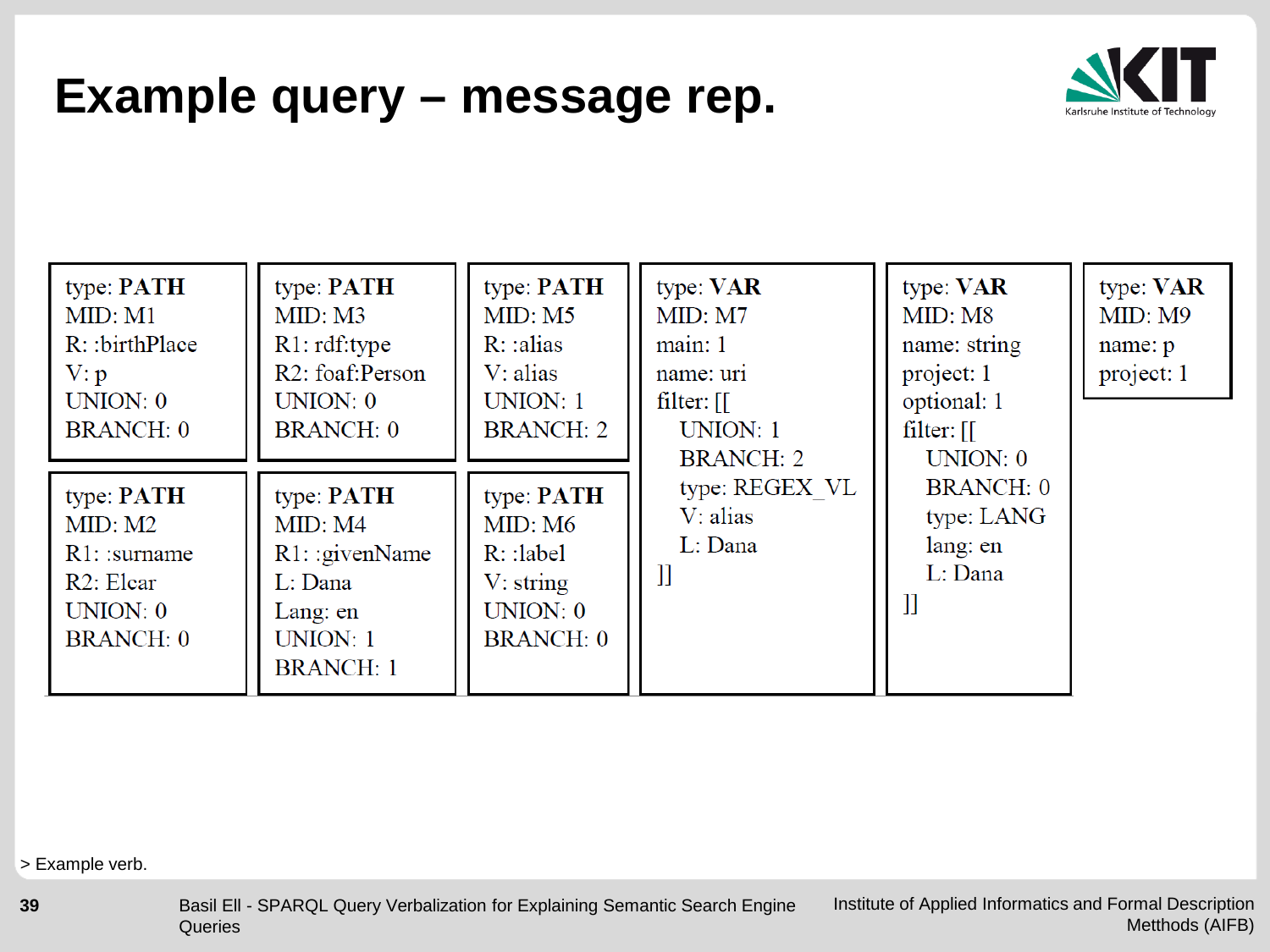#### **Example – Subject verbalization**



#### **Control variables**

- $A \triangleq$  The DISTINCT modifier is used
- $B \triangleq$  Main entity is counted as in SELECT (COUNT ?main)
- $C \triangleq$  Result set is limited with LIMIT as in LIMIT 10
- $D \hat{=} ME$  needs to be verbalized in singular (LIMIT = 1)
- $E \triangleq$  Main entity is ordered as in ORDER BY DESC(?main)
- $F \triangleq$  Main entity has multiple types as in

?main rdf:type ex:A. ?main rdf:type ex:B.

#### Subject template (excerpt)

Abcdef 'Distinct ' . \$D{TPL}  $\rightarrow$  Distinct scientists aBcdef 'Number of '. \$D{TPL}  $\rightarrow$  Number of scientists AbcdEf 'The distinct'. \$D{TPL}  $\rightarrow$  The distinct scientists abCdef 'Not more than '. \$D{L}  $\cdot$ ' $\cdot$  $SD$ {TPL}  $\rightarrow$  Not more than 10 scientists abcDEf 'The ' . \$D{TSI}  $\rightarrow$  The scientist

Due to depedencies: 36 cases instead of  $\left( \begin{array}{l} \text{Due to dependencies:} \\ \text{36 cases instead of} \\ 2^{\wedge}6=64 \end{array} \right)$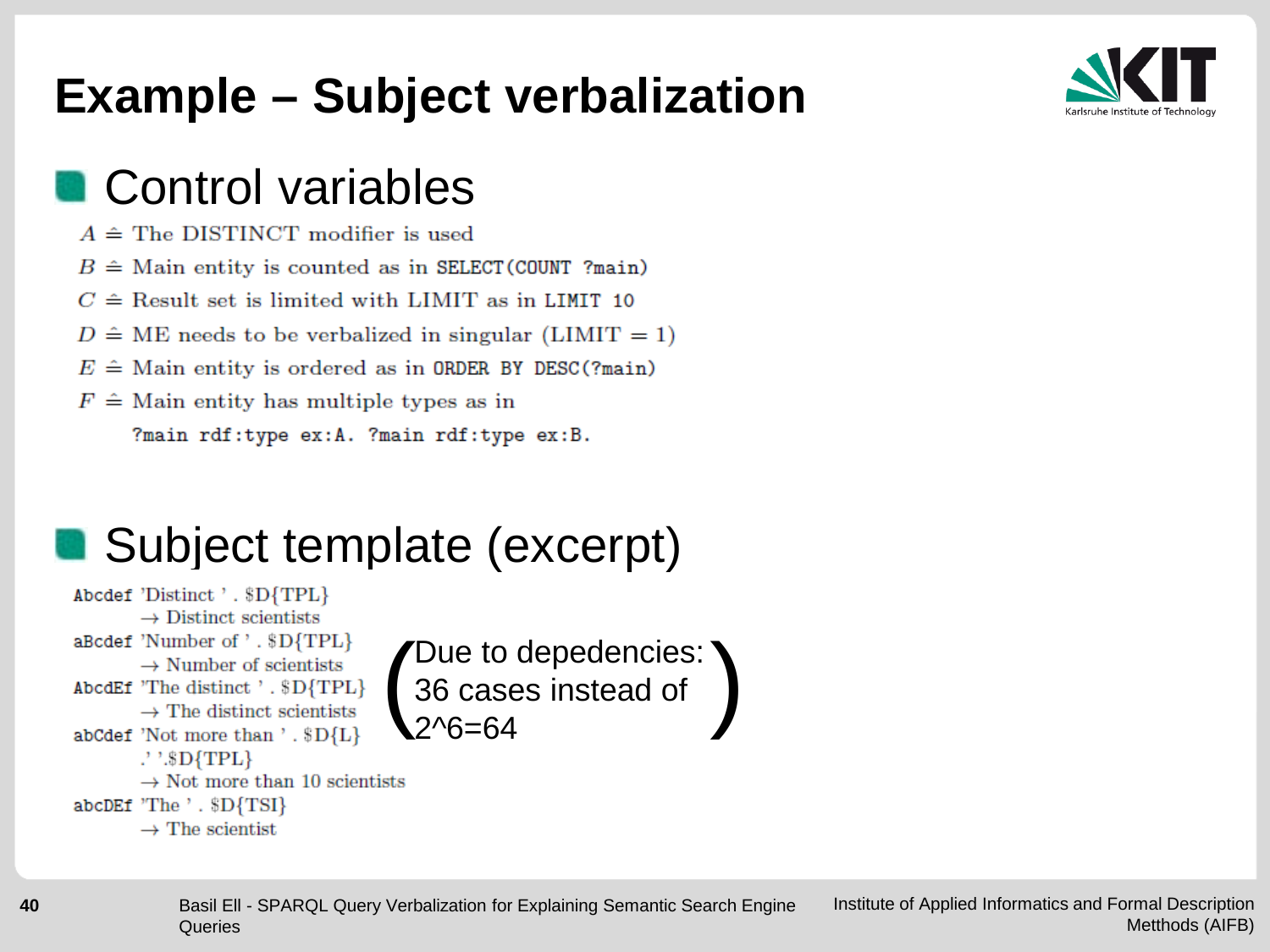#### **Example – Subject verbalization**

#### Control variables

- $A \triangleq$  The DISTINCT modifier is used
- $B \triangleq$  Main entity is counted as in SELECT (COUNT ?main)
- $C \triangleq$  Result set is limited with LIMIT as in LIMIT 10
- $D \hat{=} ME$  needs to be verbalized in singular (LIMIT = 1)
- $E \triangleq$  Main entity is ordered as in ORDER BY DESC(?main)
- $F \triangleq$  Main entity has multiple types as in

?main rdf:type ex:A. ?main rdf:type ex:B.

#### $\blacksquare$  Subject template (excerpt)  $\rightarrow$  Case: abcdef

Abcdef 'Distinct ' . \$D{TPL}  $\rightarrow$  Distinct scientists aBcdef 'Number of '. \$D{TPL}  $\rightarrow$  Number of scientists AbcdEf 'The distinct'. \$D{TPL}  $\rightarrow$  The distinct scientists abCdef 'Not more than '. \$D{L} .'  $\mathbb{S}D$ {TPL}  $\rightarrow$  Not more than 10 scientists abcDEf 'The ' . \$D{TSI}  $\rightarrow$  The scientist

Due to depedencies: ' 36 cases instead of  $\left( \begin{array}{l} \text{Due to dependencies:} \\ \text{36 cases instead of} \\ 2^{\wedge}6=64 \end{array} \right)$ 



- 
- $\rightarrow$  Result: "People"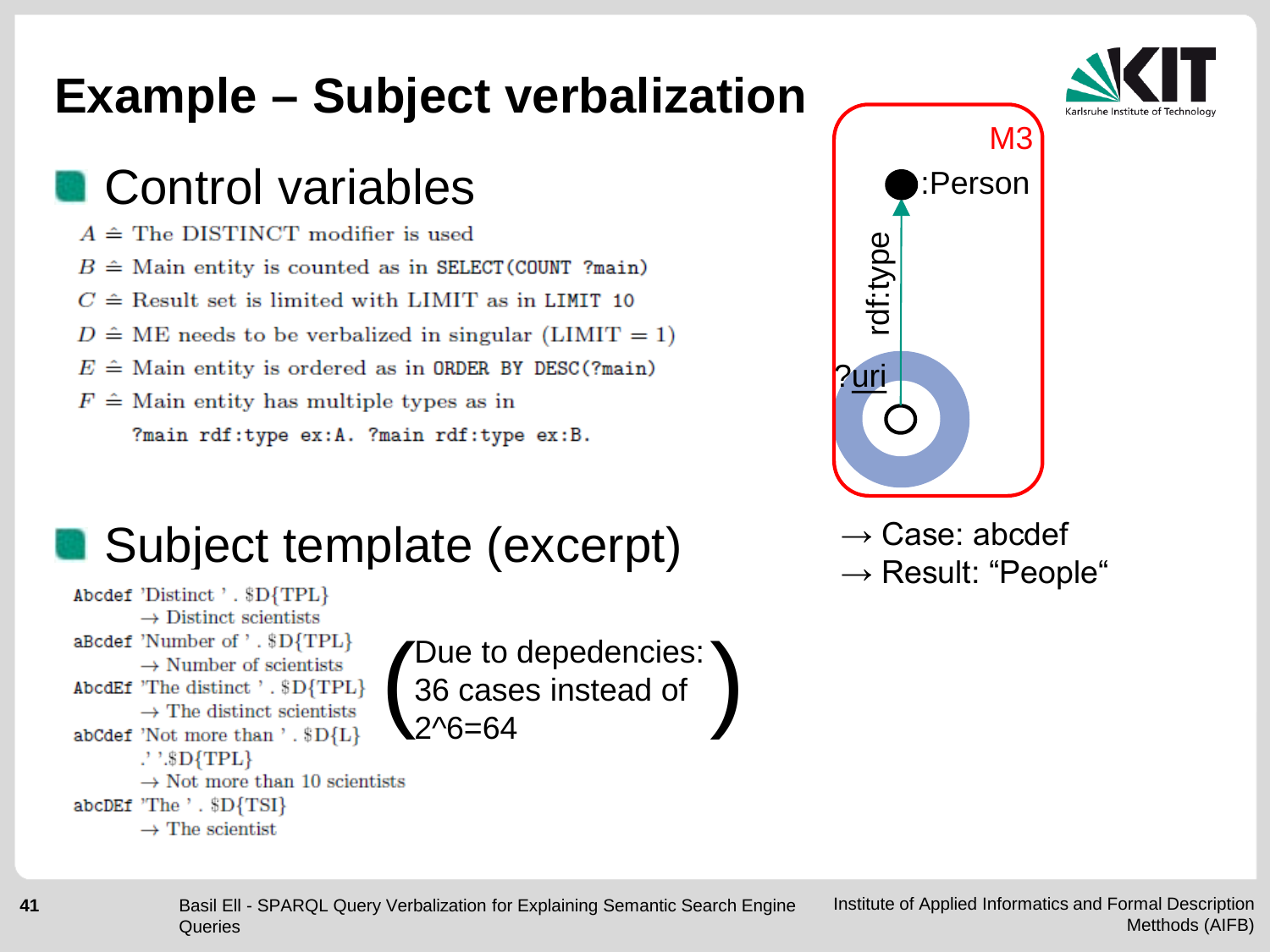## **Example – Constraint verbalization (1/2)**



#### **Control variables**

- $A \triangleq$  the variable is the first optional variable and this variable is not NOTBOUND
- $B \triangleq$  the variable has exactly one type
- $C \hat{=}$  the variable has more than one type
- $D \triangleq$  the property is reversed
- $E \triangleq$  the variable is counted
- $F \triangleq$  plural form is required
- $G \triangleq$  ordered by variable
- $H \triangleq$  descending order
- $I \triangleq$  the variable is OPTIONAL and NOTBOUND
- $J \triangleq$  the property is numeric



#### **Classes of properties**

|  | $N$ Examples | Expansions                       |     | $N$ Examples          | Expansions               |
|--|--------------|----------------------------------|-----|-----------------------|--------------------------|
|  | email,       | X has an email Y                 |     | collaboratesWith      | X collaborates with Y    |
|  | hasColor     | X has a color Y                  | ls. |                       | R: Y collaborates with X |
|  |              | R: Y is an email of X            |     |                       |                          |
|  |              | $R: Y$ is a color of $X$         |     |                       |                          |
|  | knows        | X knows Y                        | l6. | visiting              | X is visiting Y          |
|  |              | R: Y is known by X               |     | R: Y is visited by X. |                          |
|  |              | brotherOf, X is brother of Y     |     | locatedInArea         | X is located in area Y   |
|  |              | isBrotherOf R: Y has a brother X |     |                       | in which X is located    |
|  |              | producedBy, X is produced by Y   |     | marriedTo             | X is married to Y        |
|  |              | isMadeFrom X is made from Y      |     |                       | R: Y is married to X     |
|  |              | R: Y produces X                  |     |                       |                          |
|  |              | R: Y is used to make X           |     |                       |                          |

schemaindependence, based on POS

Institute of Applied Informatics and Formal Description Metthods (AIFB) Basil Ell - SPARQL Query Verbalization for Explaining Semantic Search Engine **Queries**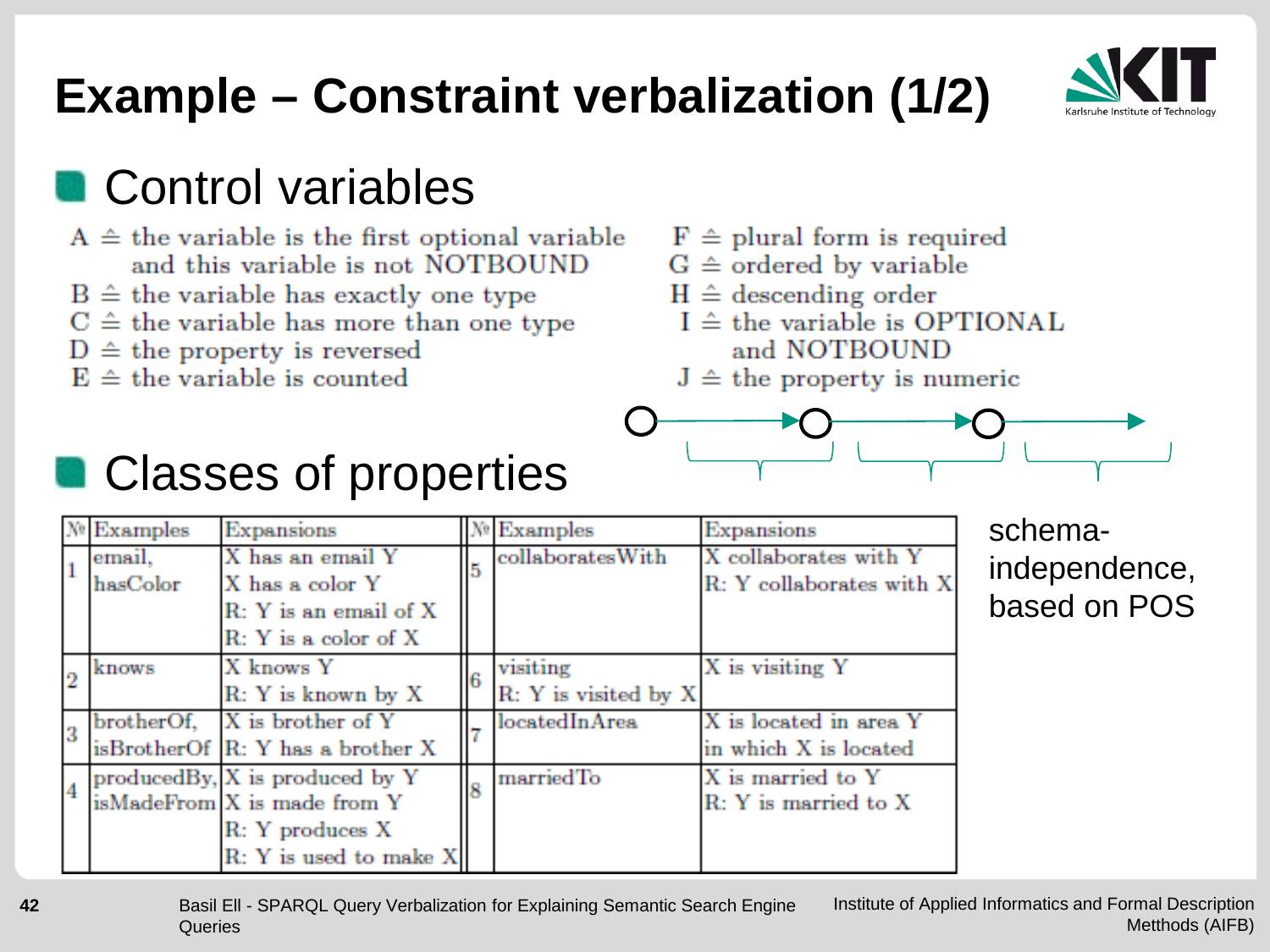

## **Example – Constraint verbalization (2/2)**

#### **RV-Constraint template (class 1) (excerpt)**

abcdefghIJ 'that has no'. \$D{PSI}  $\rightarrow$  that has no email abcdEFGH<sub>i</sub> 'that have the highest number of '.\$D{PPL}  $\rightarrow$  that have the highest number of languages abcDefghIj 'that is not '.\$D ${A}$  $\cdot$  '.\$D{PSI}.' of a thing'  $\rightarrow$  that is not a holder of a thing



Property class: C1

 $\rightarrow$  Case: abcdeFghij

 $\rightarrow$  Result: " that have a surname "Elcar""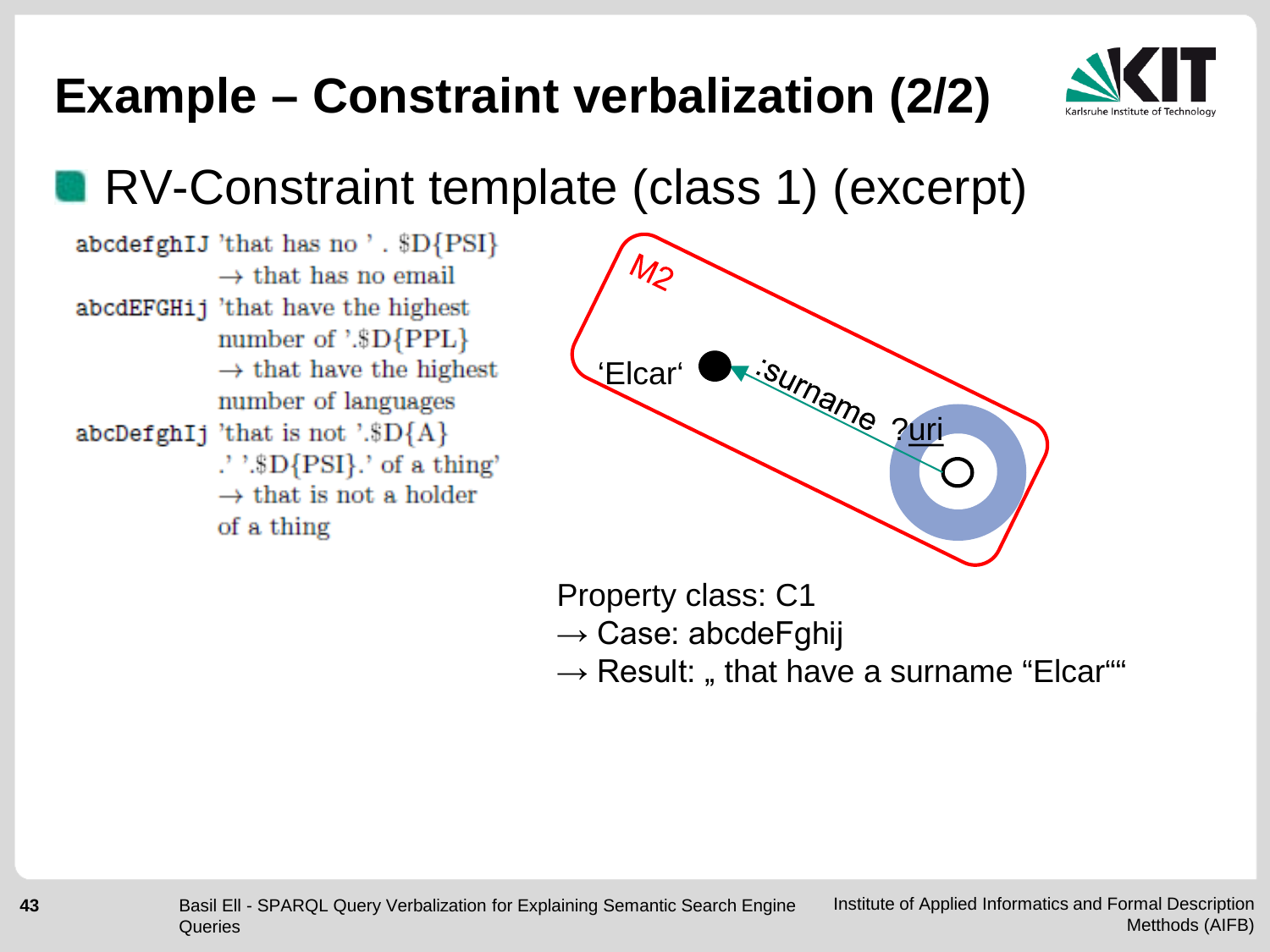#### **Example – verbalization result**



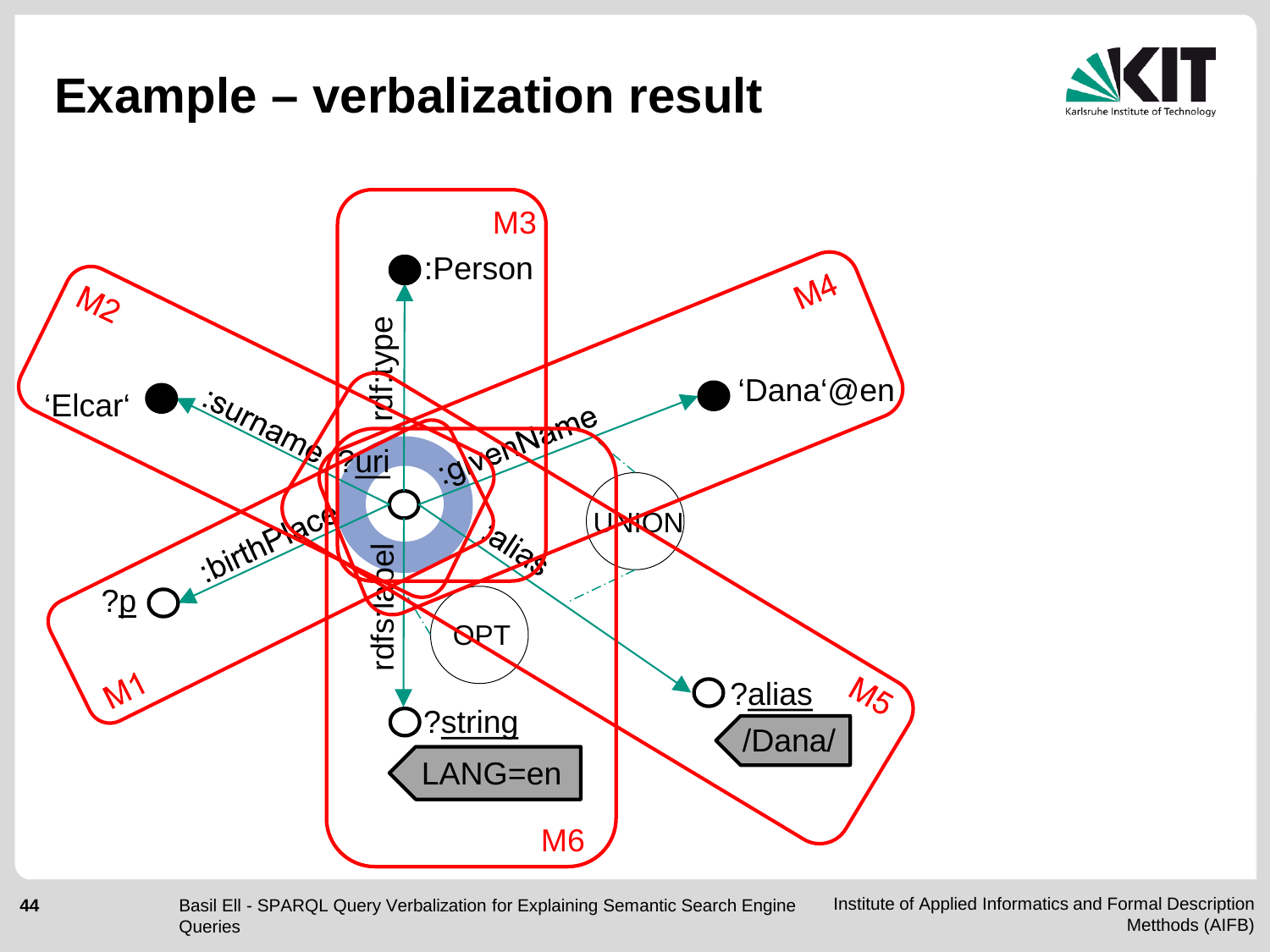#### **Example – verbalization result**





- M3 People
- M2 that have a surname "Elcar" and
- M1 that have birth places

and

.

- M4 that have the English given name "Dana" or
- that have aliases that match the expression /Dana/ M5
- . M6 Show also, if available, these people's English labels and
- these people's birth places ?p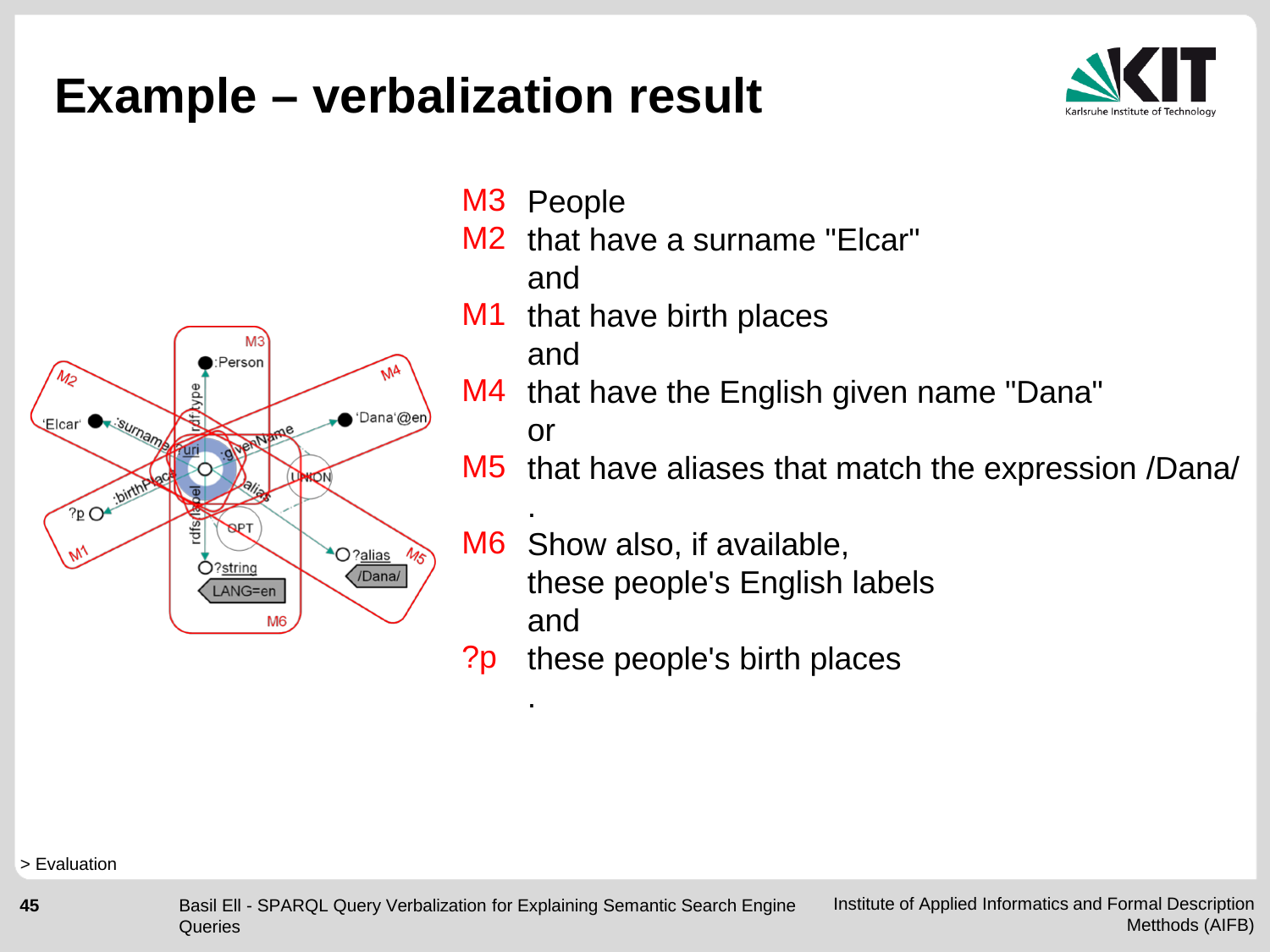### **Evaluation (1/2)**



#### **Comparative evaluation: Spartiqulation vs.** SPARQL2NL [Ngonga Ngomo et al., 2013] (bottom-up approach)



6 evaluators, 38 verbalizations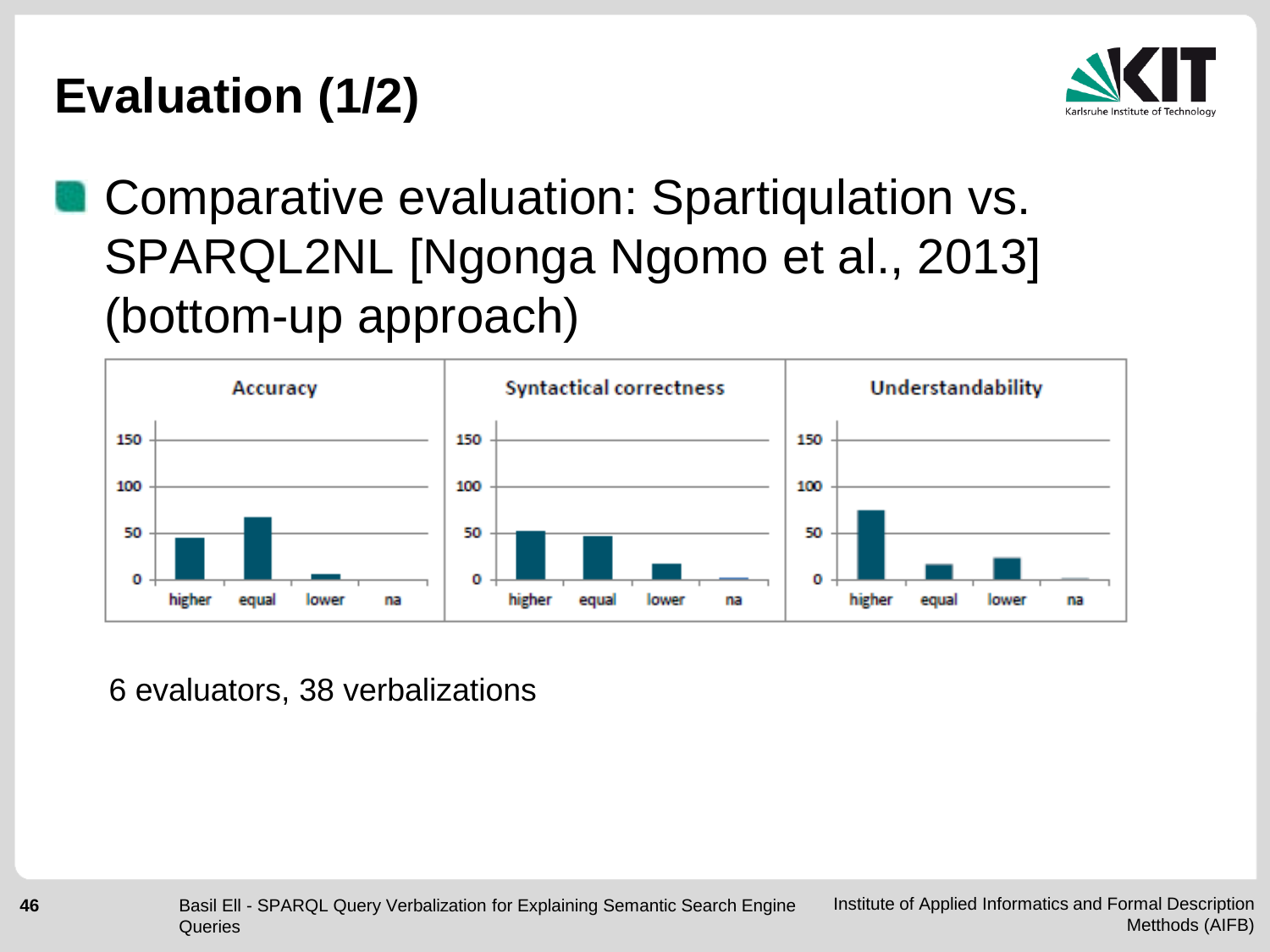#### **Evaluation (2/2)**



#### **Non-comparative evaluation**



6 evaluators, 40 verbalizations

> Conclusions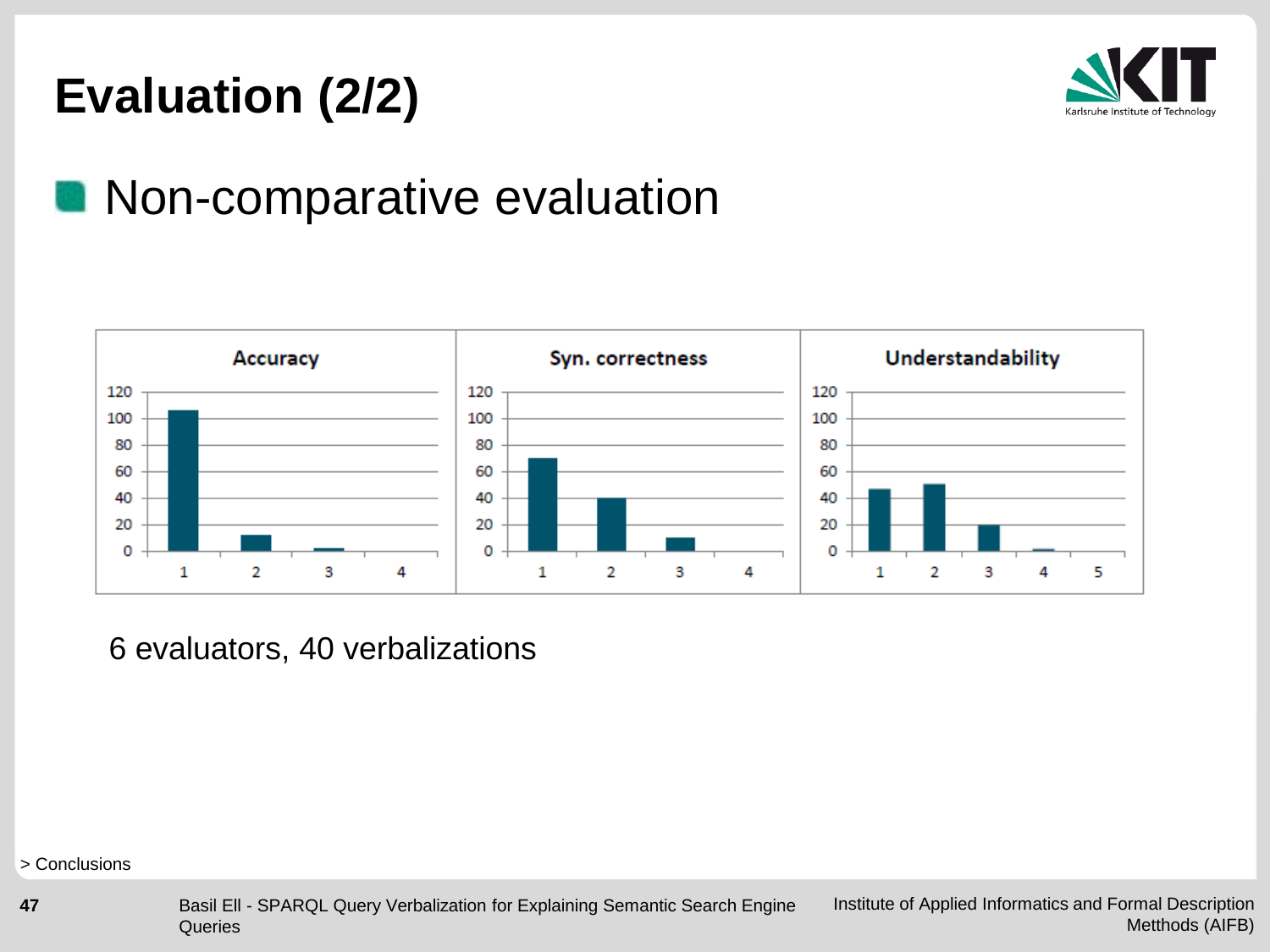#### **Conclusions**



- **No Verbalization of SPARQL queries allow users to** observe discrepancies between intended questions and generated queries
- Domain-independent approach:
	- Templates are based on linguistic properties of properties
- **Exaluation shows** 
	- high accuracy,
	- acceptable syntactical correctness
	- outperforms SPARQL2NL i.t.o. understandability